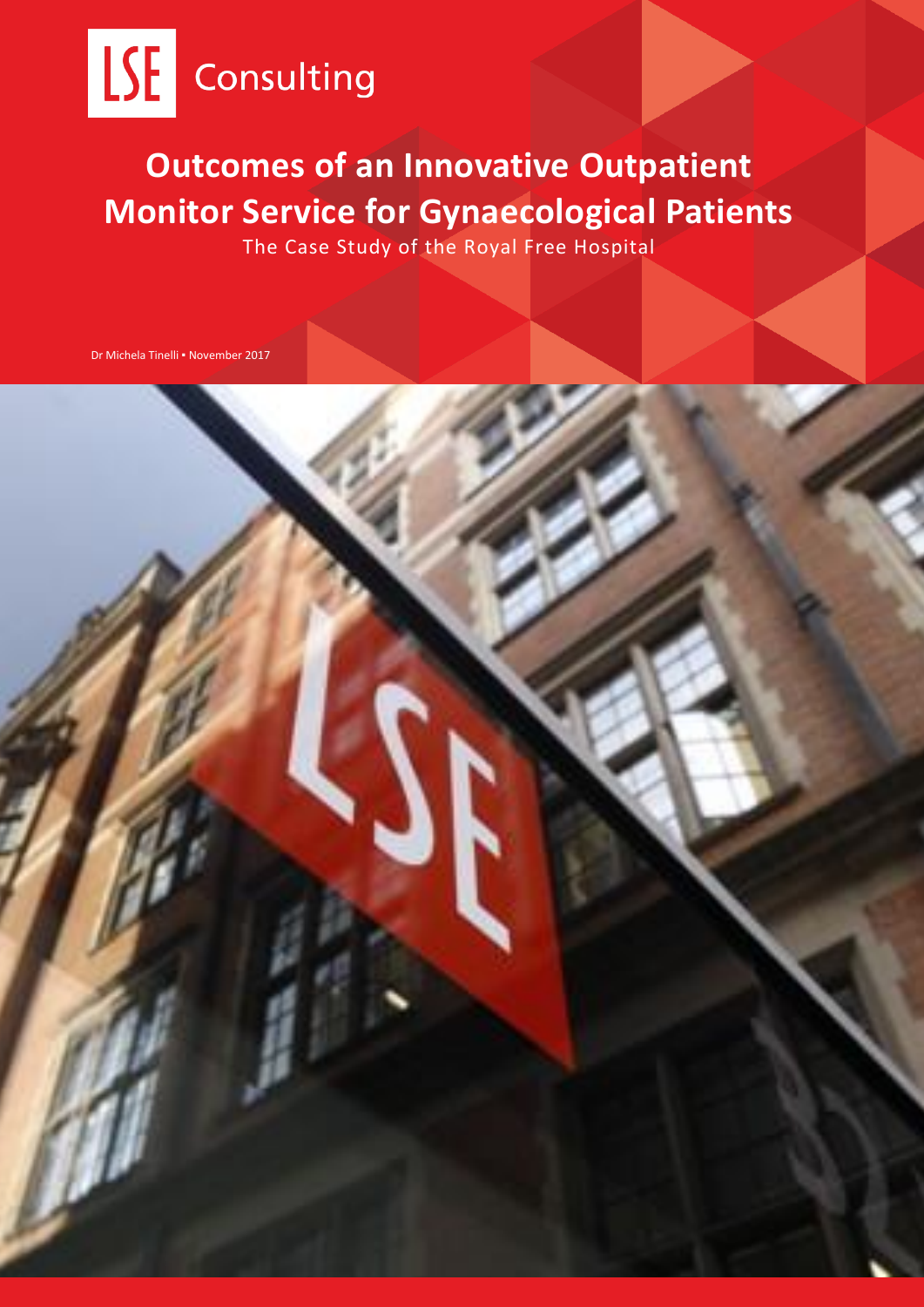LSE Enterprise Limited London School of Economics and Political Science

Houghton Street London WC2A 2AE Tel: +44 (0)20 7955 7128 Fax: +44 (0)20 7955 7980 Email: lseenterprise.consulting@lse.ac.uk Web: lse.ac.uk/consulting

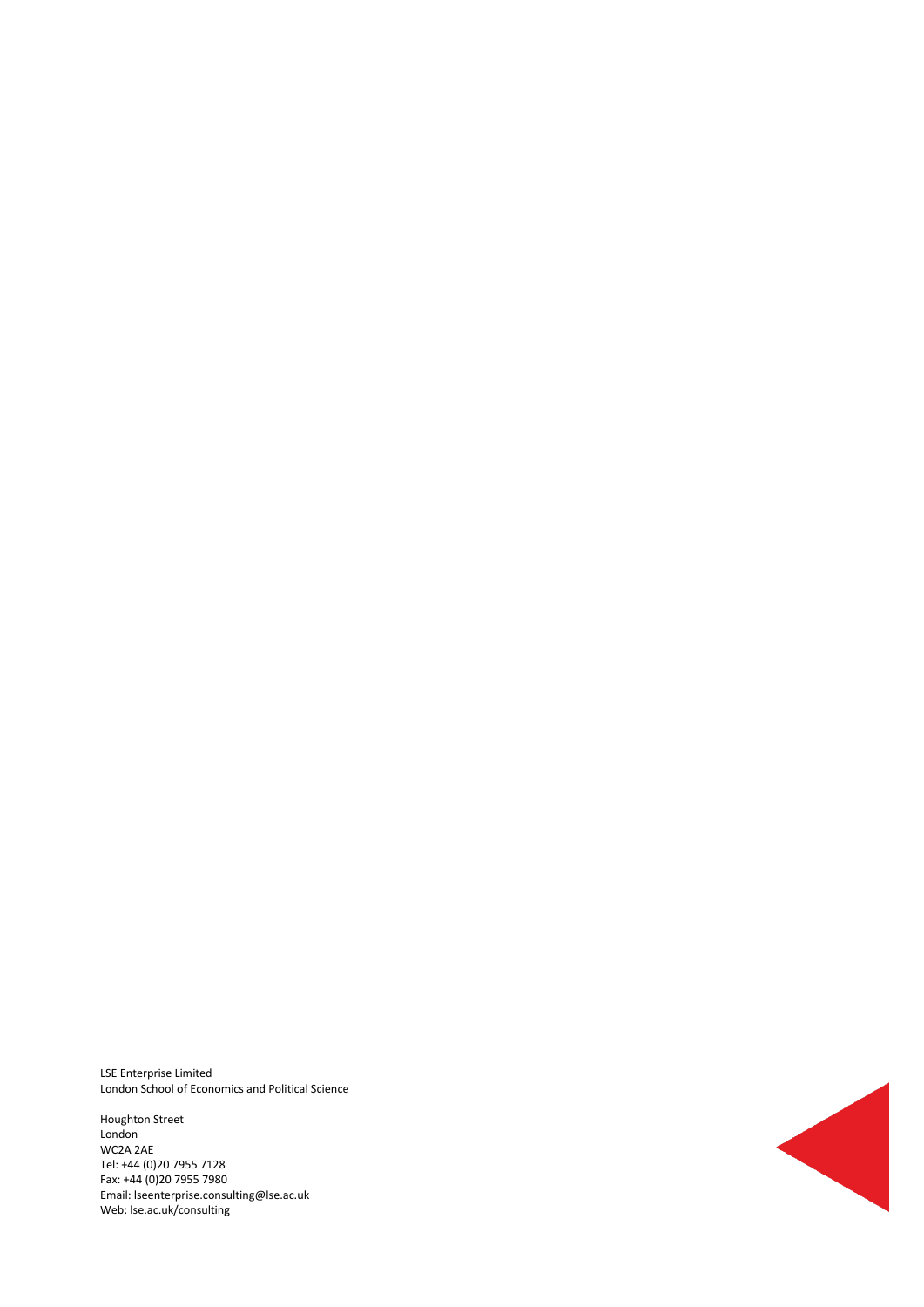

### Table of contents

| 1.     | <b>Background</b>                                           | 1  |
|--------|-------------------------------------------------------------|----|
| 2.     | The Outpatient Monitor Service (OMS)                        | 1  |
| 3.     | <b>Overall project objectives</b>                           | 2  |
| 4.     | Patients, data collection, data sets and ethics approval    | 6  |
| 5.     | <b>Outcomes and analyses</b>                                | 7  |
| 6.     | <b>Headline findings</b>                                    | 8  |
| 6.1.1. | Number of participating patients                            | 8  |
| 6.1.2. | Clinical and economic outcomes                              | 9  |
| 6.1.3. | Patient perceptions and satisfaction                        | 9  |
| 6.1.4. | Comments on the headline findings                           | 11 |
| 7.     | <b>Appendices</b>                                           | 11 |
| 7.1.   | Appendix 1: Unit costs of data sources                      | 11 |
| 7.2.   | Appendix 2: Results for gynae group                         | 12 |
| 7.2.1. | Appendix 3: Results for Vulval group                        | 16 |
| 7.2.2. | Appendix 4: Results for Hysteroscopy group                  | 19 |
| 7.2.3. | Appendix 5: Results from perception and satisfaction survey | 20 |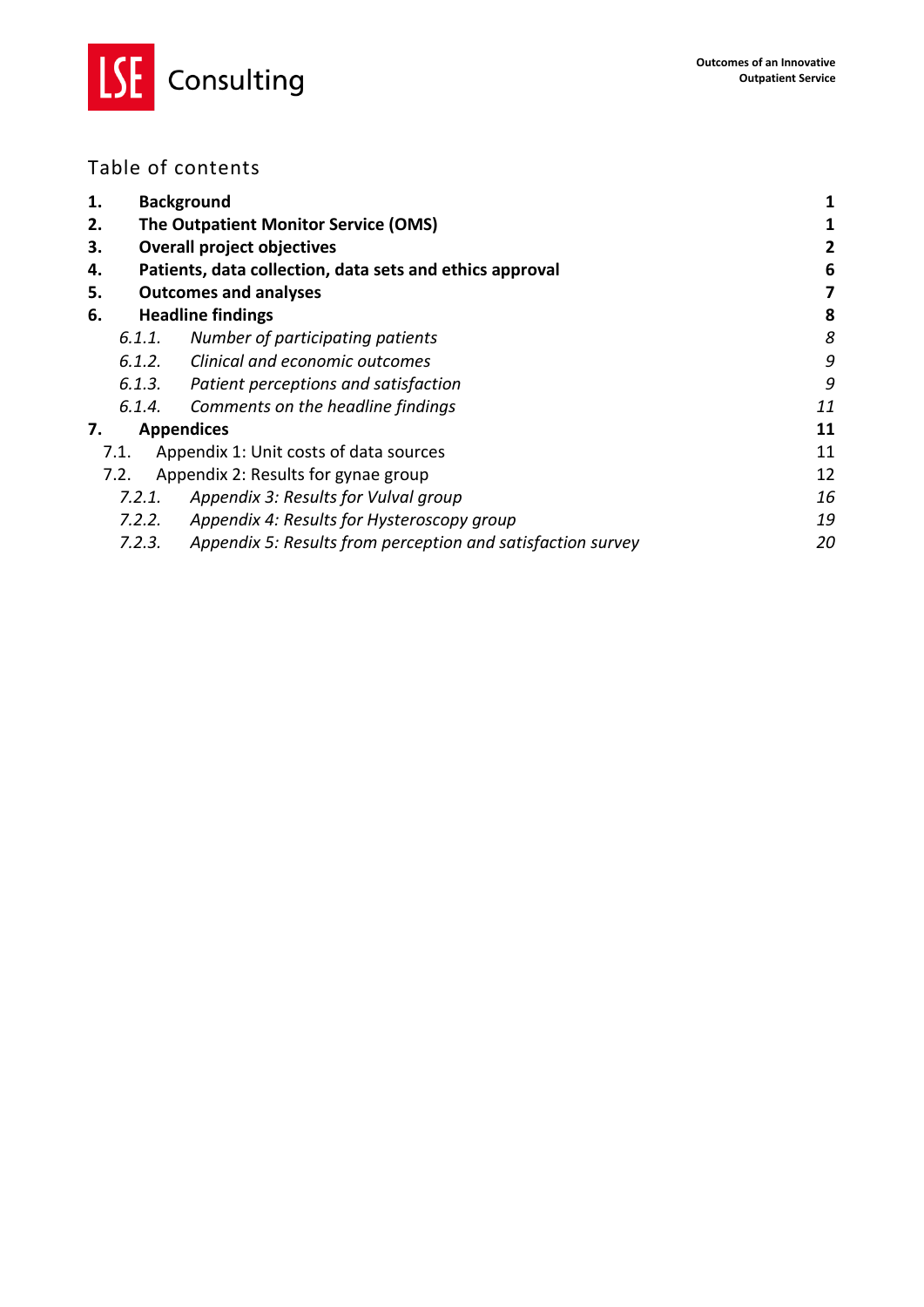Consulting

### <span id="page-3-0"></span>**1. Background**

In 2015 and 2016 around 7.5m NHS outpatient appointments were missed in England (6.6% of the total  $113m$ ).<sup>1</sup> When examining all treatment specialties, the ratio of non-attendances to attendances was around eight DNAs (did-not-attend) for every 100. Missed appointments can lead to worse care for patients, inefficient use of staff and increased waiting times. While it is difficult to establish the exact financial cost of missed appointments, an estimate by the National Audit Office in 2014 suggests that missed first outpatient appointments cost the NHS up to £225m between 2012 and 2013.<sup>2</sup> Hospitals often put in place coping measures, such as overbooking, but these can introduce further problems, and are not a sustainable solution.

One reason that patients may miss their appointment is simply that they forget. By making the appointment system fit into patients' lives more easily, the NHS hopes to promote attendance, reduce cancelations and rescheduling of appointments to protect much needed NHS resources. There is evidence that telephone or text message reminders substantially reduce the number of DNAs, and that the content of appointment reminders can affect missed appointment rates.<sup>3</sup> Doctors are also making the most of mobile and internet technology to connect with patients. Outpatient consultations via Skype are becoming increasingly common for patients who do not need a physical examination. Telecare and Telehealth services are also expanding, meaning that patients can monitor their health at home and access medical advice without regular visits to their surgery.

### <span id="page-3-1"></span>**2. The Outpatient Monitor Service (OMS)**

Message Dynamics has a well-established Telecare system that uses simple voice and text messages to patients to enhance treatment adherence. It is an Outpatient Monitor Service (OMS), supported by two separate elements: an automated telephone follows up call using interactive voice response and a smartphone survey. This system has been well received in the NHS and is currently extending beyond its initial pilot evaluation and into mainstream adoption. The rationale behind the OMS is to use tailored patient feedback to monitor patients' conditions remotely and to inform the decision as to whether a physical outpatient appointment is likely to be required.

This project was initiated in collaboration with the Gynaecology Department at the Royal Free Hospital, which was struggling to implement an aspirational reduction in the percentage of outpatient appointments that were follow-ups rather than new patients. When the project started, 70% of outpatient appointments were represented by follow-ups, compared with the Trust target of 50%. Many of these follow-ups were post-operative or post treatment with the intention of monitoring the response to treatment. However, given that the majority of these patients do not

1

*<sup>1</sup> Quarterly Hospital Activity Data (2016)* https://www.england.nhs.uk/statistics/statistical-work-areas/hospital-activity/quarterly-hospital-activity *<sup>2</sup> NHS waiting times for elective care in England (2014)* )<https://www.nao.org.uk/report/nhs-waiting-times-elective-care-england-2>

*<sup>3</sup> Gurol-Urganci I, de Jongh T, Vodopivec-Jamsek V, Atun R, and Car J.* (2013) *Mobile phone messaging reminders for attendance at healthcare appointments.* Cochrane Database Syst Rev 2013:12: CD007458; *Department of Health (2016) A Zero Cost Way to Reduce Missed Hospital Appointments* [https://www.gov.uk/government/publications/reducing-missed-hospital-appointments-using-text-messages/a-zero-cost-way-to](https://www.gov.uk/government/publications/reducing-missed-hospital-appointments-using-text-messages/a-zero-cost-way-to-reduce-missed-hospital-appointments#fn)[reduce-missed-hospital-appointments#fn:1](https://www.gov.uk/government/publications/reducing-missed-hospital-appointments-using-text-messages/a-zero-cost-way-to-reduce-missed-hospital-appointments#fn)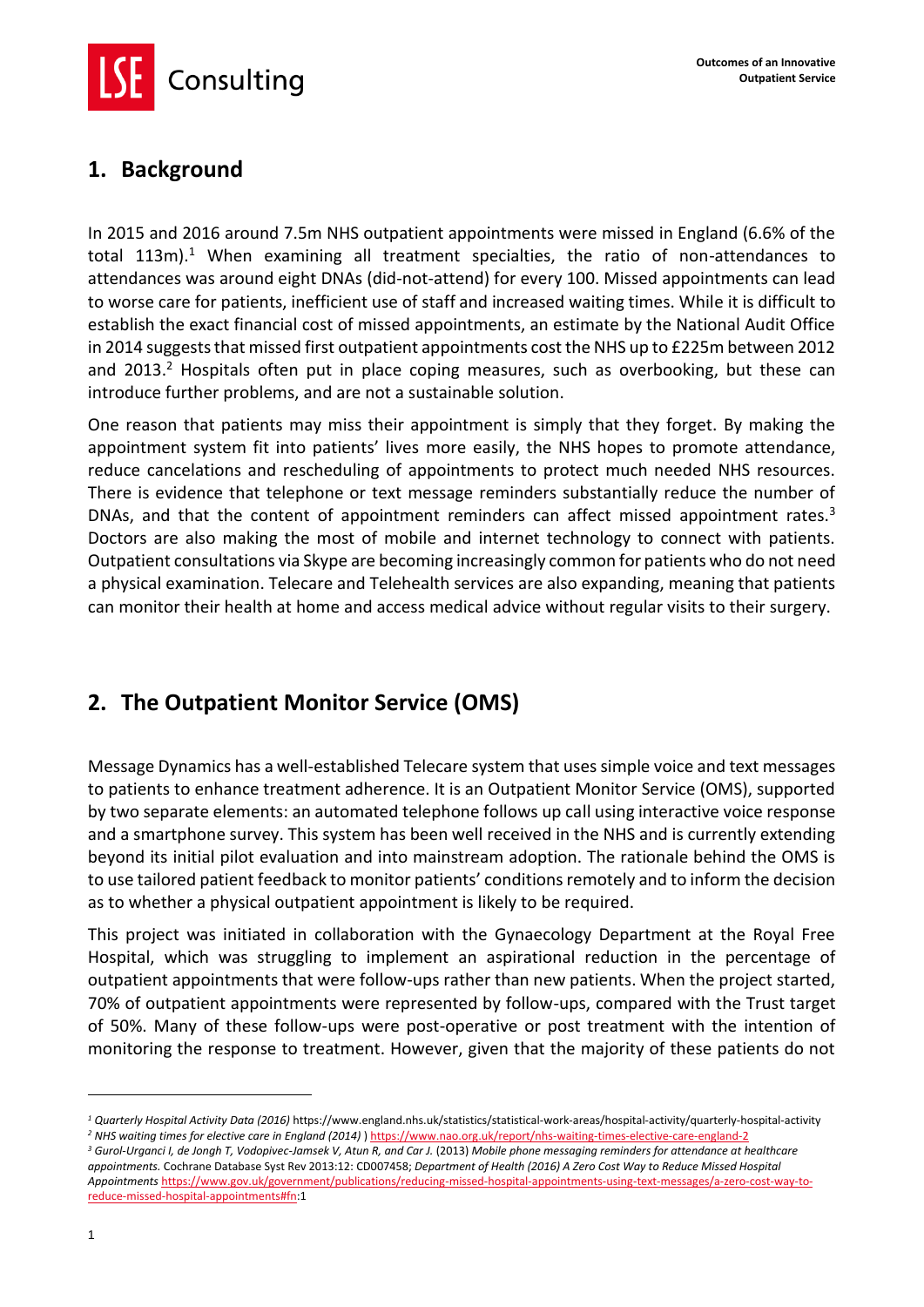

experience post-treatment problems, there is a potential opportunity to substantially reduce this workload, provided an effective and responsive system is in place to identify the patients who do require further consultation.

The OMS allows the discharging clinician to specify a bespoke remote follow-up schedule, depending on the individual clinical situation. The patient is contacted by telephone, and asked a series of pre-determined questions. Based on the responses to these questions and the diseasespecific protocol, the system will identify the category into which the patient falls. For most, there will be no need for face-to-face clinician contact and a further routine call will be scheduled accordingly. Where problems are identified, the patient can be fast-tracked into an outpatient follow-up appointment or directed to their GP, according to the nature of the problem.

The intention is to reduce the unnecessary attendance at outpatients, while simultaneously increasing the availability of appointments for new patients and necessary follow-ups. Whilst this has obvious merits from the perspective of patients' experience, it also offers potential financial advantages to the Royal Free Hospital Trust.

### <span id="page-4-0"></span>**3. Overall project objectives**

This study explored the impact of the OMS on clinical and economic outcomes compared with standard care (i.e. historical patients who did not have access to the OMS). The evaluation focused on three gynaecological procedures at Gynaecology Department at the Royal Free Hospital, including gynaecology intervention (i.e. definitive interventions leading to discharge back to the patient's GP); hysteroscopy; and ongoing treatment of vulval disease.

The objectives of the projects were:

- To identify if the OMS reduces the number of follow-up appointments and if so, by how much. In addition, the evaluation assessed the impact of the MS on DNA rates.
- To identify if the OMS reduces the costs for follow-up visits and missed appointments.

Clinical and economic outcomes data were triangulated with patient perception and satisfaction data to collaborate trends in results and assess whether reduced numbers of (i) follow-up appointments (ii) DNA rates and (iii) costs were accompanied by patient perception of, and satisfaction with, the OMS.

Specific research questions for the three groups of interest are reported in **tables 1-3.**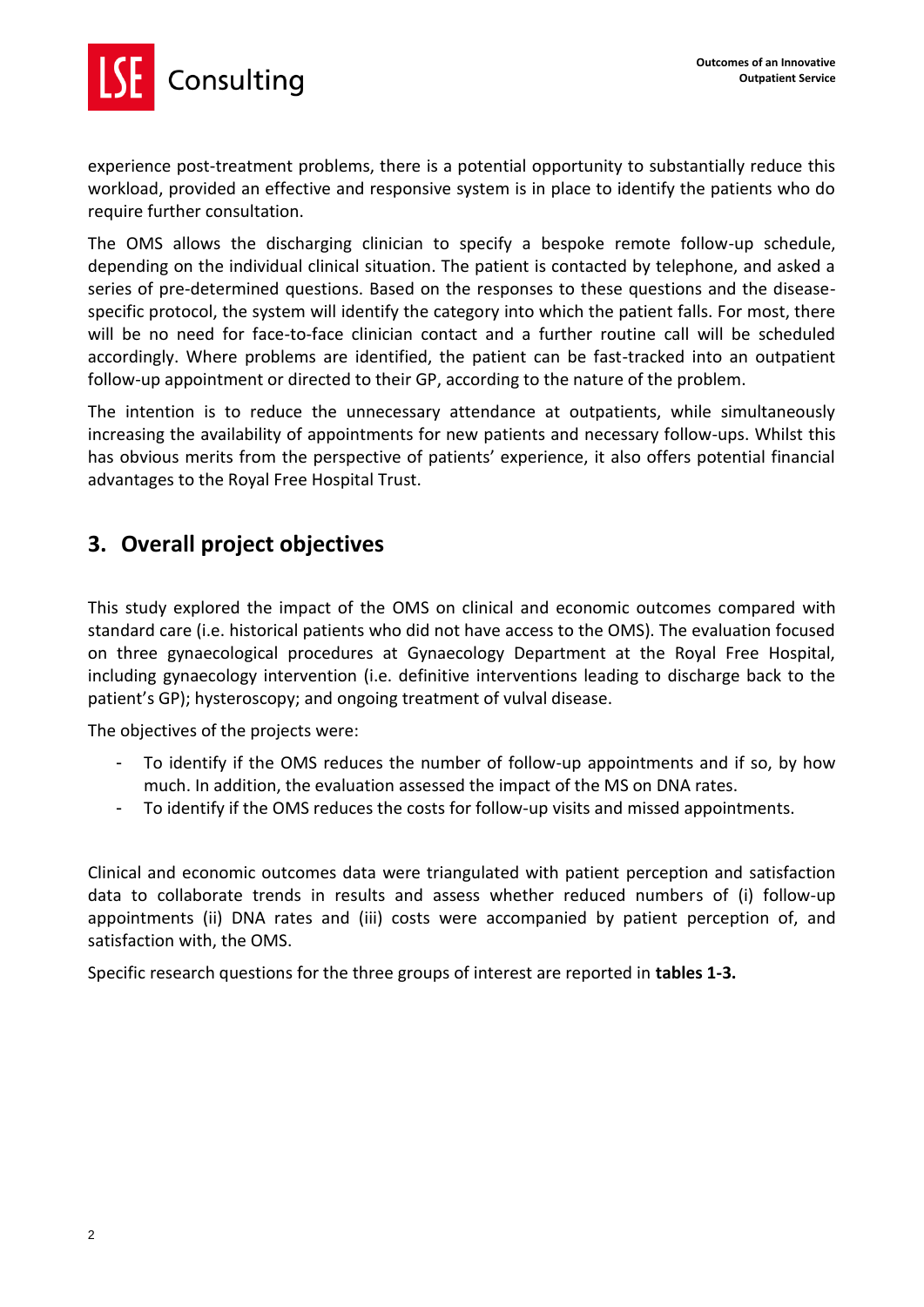

### **Table 1: Gynae group: research questions, data sourced, timeframe and analyses applied**

|                              | <b>Clinical effectiveness</b>                                                                                                                                                                             | <b>Economic impact</b>                                                                                                |
|------------------------------|-----------------------------------------------------------------------------------------------------------------------------------------------------------------------------------------------------------|-----------------------------------------------------------------------------------------------------------------------|
| Outcome 1 - Follow up visits | Number of follow-up appointments                                                                                                                                                                          | Cost of follow-up appointments                                                                                        |
| Research question 1          | Whether the number of follow-up appointments would be reduced after the<br>introduction of the OMS                                                                                                        | Whether the cost of follow-up appointments (NHS<br>visit costs) would be reduced after the<br>introduction of the OMS |
| Type of data needed          | Patient level data on the number of follow-up appointments for OMS and Historical<br>cohorts.                                                                                                             | Unit cost data for follow-up visit                                                                                    |
| Source of data               | Hospital data: data available from Royal Free patient administration system.<br>Intervention data: data available from Royal Free patient administration system and<br>from message dynamic database OMS. | <b>NHS</b> tariff                                                                                                     |
| Time frame                   | 6 month longitudinal data collection<br>OMS: 13/07/16 to 13-01-2017; H: 30/06/2015 to 30/06/2016                                                                                                          |                                                                                                                       |
| Analysis                     | Mean difference in number of follow-up appointments per patient between OMS and<br><b>Historical cohorts</b>                                                                                              | Difference in mean costs between OMS and<br><b>Historical cohorts</b>                                                 |
| <b>Outcome 2 - DNAs</b>      | Rate of patients with DNAs                                                                                                                                                                                | <b>Cost of DNAs</b>                                                                                                   |
| Research question 2          | Whether the rate of DNAs would be reduced after the OMS                                                                                                                                                   | Whether the cost of DNAs (NHS visits costs) would<br>be reduced after the introduction of the OMS                     |
| Type of data needed          | Patient level data on the number of DNAs for OMS and Historical cohorts                                                                                                                                   | Unit cost data for DNAs                                                                                               |
| Source of data               | Hospital data: data available from Royal Free patient administration system.<br>Intervention data: data available from Royal Free patient administration system and<br>from message dynamic database OMS. | <b>NHS</b> tariff                                                                                                     |
| Time frame                   | 6 month longitudinal data collection                                                                                                                                                                      |                                                                                                                       |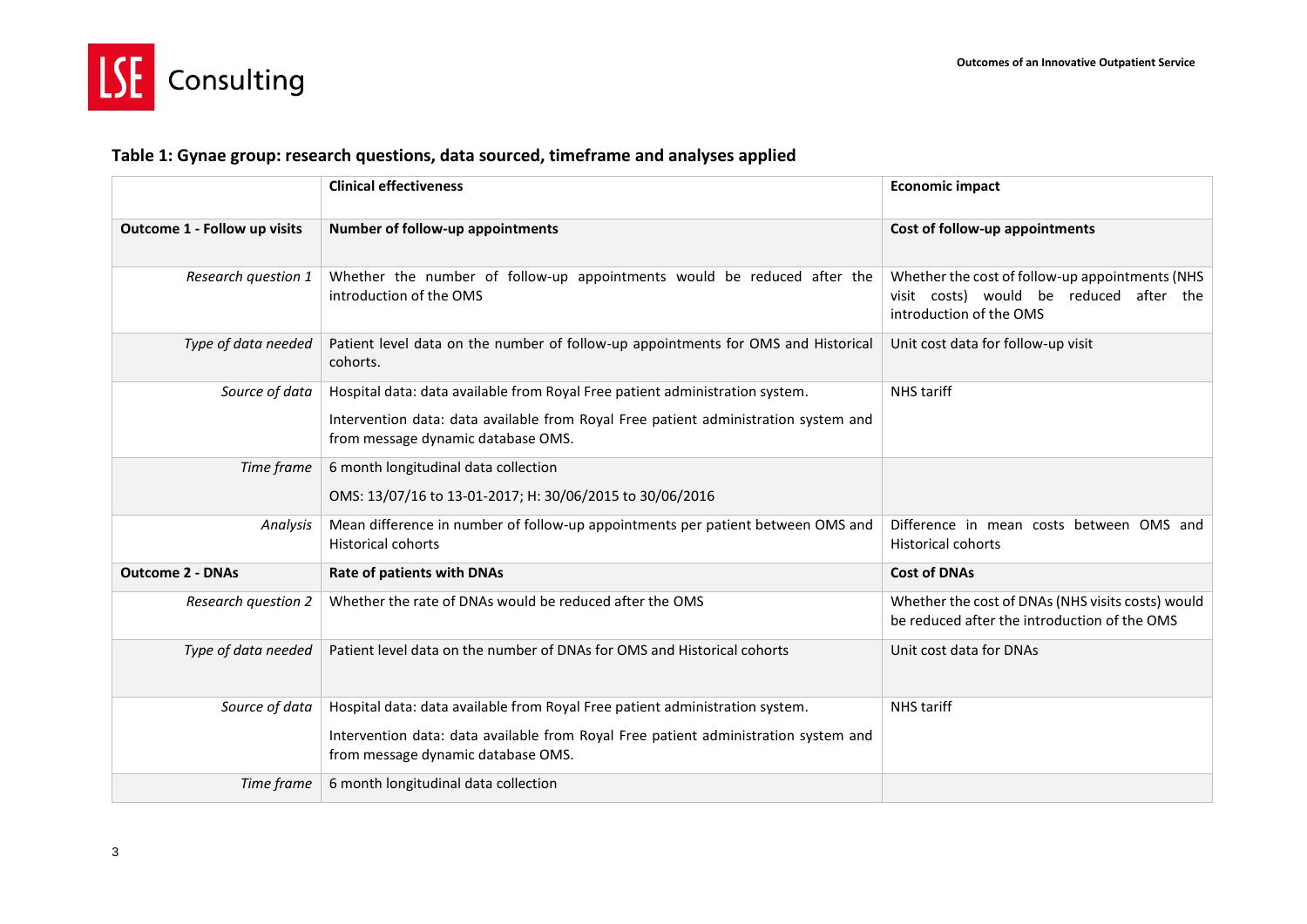

|          | OM: 13/07/16 to 13/01/17; H: 01/01/2016 to 30/06/2016                                                                                                                                  |                    |
|----------|----------------------------------------------------------------------------------------------------------------------------------------------------------------------------------------|--------------------|
| Analysis | $\mid$ Difference in the rate of patients with DNAs (including cancelled and rescheduled) $\mid$ Difference in mean cost between OMS and $\mid$<br>between OMS and Historical cohorts. | Historical cohorts |

### **Table 2: Vulval group: research questions, data sourced, timeframe and analyses applied**

|                                   | <b>Clinical effectiveness</b>                                                                                                                                                                                | <b>Economic impact</b>                                                                                                       |
|-----------------------------------|--------------------------------------------------------------------------------------------------------------------------------------------------------------------------------------------------------------|------------------------------------------------------------------------------------------------------------------------------|
| <b>Outcome 1 Follow up visits</b> | Elapsed time between successive follow-up appointments                                                                                                                                                       | Costs of follow up appointments                                                                                              |
| Research question 1               | Whether the elapsed time between successive follow-up appointments<br>would be increased after the introduction of OMS                                                                                       | Whether the cost of follow-up appointments (NHS visit<br>costs) would be reduced after the introduction of the<br><b>OMS</b> |
| Source of data                    | Hospital data: data available from Royal Free patient administration<br>system.<br>Intervention data: data available from Royal Free patient administration<br>system and from message dynamic database OMS. | <b>NHS</b> tariff                                                                                                            |
| Time frame                        | 6 month longitudinal data collection<br>OM: 13/07/16 to 13-01-2017; H: 01/01/2016 to 30/06/2016                                                                                                              | See before                                                                                                                   |
| Analysis                          | Difference in elapsed time between successive follow-up appointment of<br>patients between OMS and Historical cohorts.                                                                                       | Difference in NHS visit costs between OMS and Historical<br>cohorts                                                          |
| <b>Outcome 2 - DNAs</b>           | Rate of patients with DNAs                                                                                                                                                                                   | <b>Cost of DNAs</b>                                                                                                          |
| <b>Research question 2</b>        | Whether the rate of DNAs would be reduced after the introduction of the<br><b>OMS</b>                                                                                                                        | Whether the cost of DNAs (NHS visits costs) would be<br>reduced after the introduction of the OMS                            |
| Source of data                    | Hospital data: data available from Royal Free patient administration<br>system.                                                                                                                              | <b>NHS</b> tariff                                                                                                            |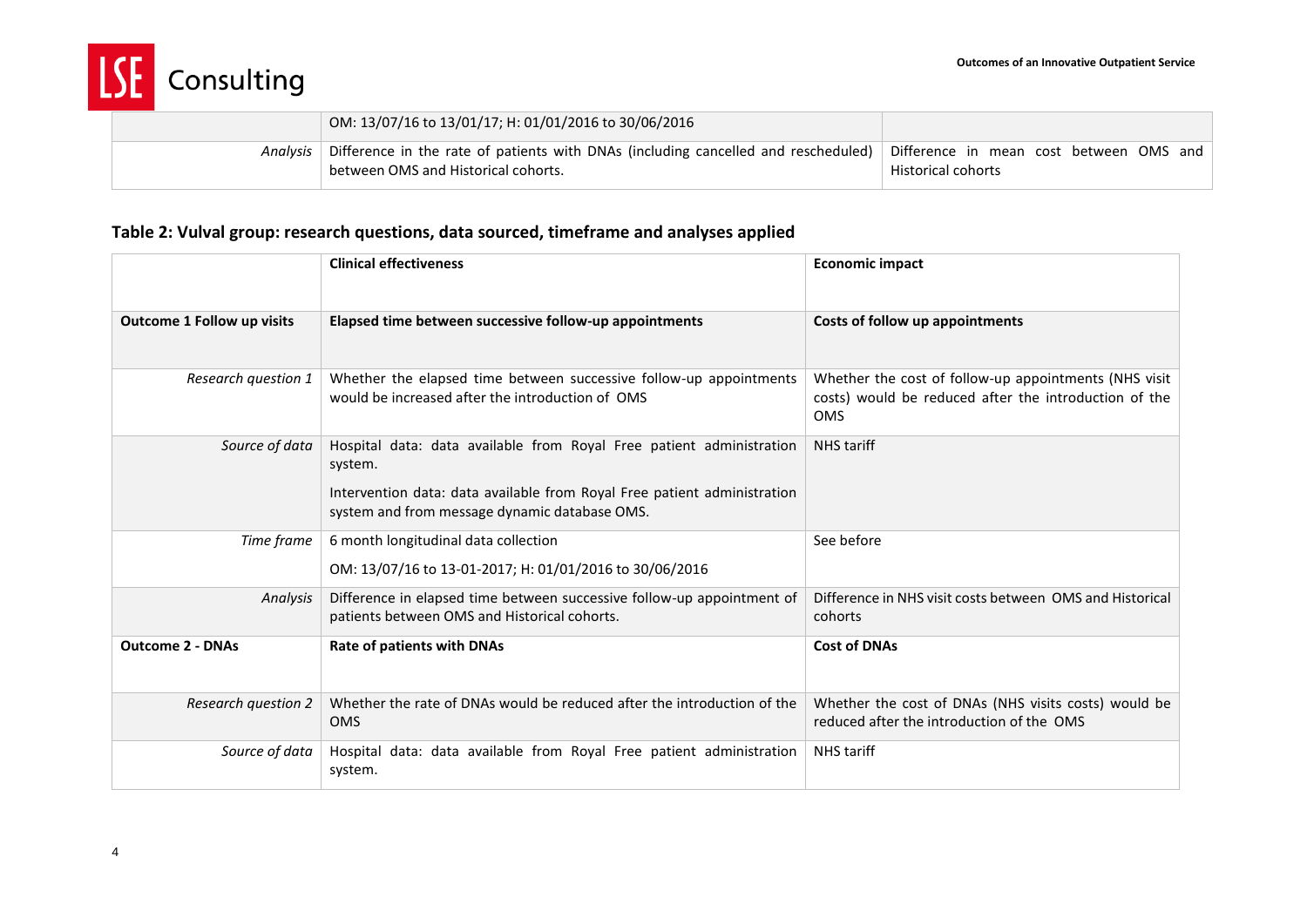

|            | Intervention data: data available from Royal Free patient administration<br>system and from message dynamic database OMS. |                                                                               |
|------------|---------------------------------------------------------------------------------------------------------------------------|-------------------------------------------------------------------------------|
| Time frame | 6 month longitudinal data collection                                                                                      |                                                                               |
|            | OM: 13/07/16 to 13/01/17; H: 30/06/2015 to 30/06/2016                                                                     |                                                                               |
| Analysis   | Difference in the rate of patients with DNAs (including cancelled and<br>rescheduled) between OMS and Historical cohorts. | Difference in mean costs of DNAs between OMS and<br><b>Historical cohorts</b> |

#### **Table 3: Hysteroscopy group: research questions, data sourced, timeframe and analyses applied**

|                                                         | <b>Clinical effectiveness</b>                                                                                                                                                                             | <b>Economic impact</b> |
|---------------------------------------------------------|-----------------------------------------------------------------------------------------------------------------------------------------------------------------------------------------------------------|------------------------|
| Outcome $1$ – Patient safety and<br>service improvement | Rate of patients who received the result letter*                                                                                                                                                          | n/a                    |
| Research question 2                                     | Whether the rate of patients who received the letter with the test results<br>increased after the introduction of the OMS                                                                                 | n/a                    |
| Type of data needed                                     | Patient level data on the number who received the letter in OM and H cohorts                                                                                                                              | n/a                    |
| Source of data                                          | Hospital data: data available from Royal Free patient administration system.<br>Intervention data: data available from Royal Free patient administration system<br>and from message dynamic database OMS. | n/a                    |
| Time frame                                              | 6 month longitudinal data collection. OMS: 13/07/16 to 13/01/17; H:<br>30/06/2015 to 30/06/2016                                                                                                           | n/a                    |
| Analysis                                                | Difference in the rate of patients with missed histology result in OMS and<br><b>Historical cohort</b>                                                                                                    | n/a                    |

\*Note that the hospital sent the test results as per procedure or by some other route (e.g. in the Historical cohort because the patients themselves asked or because they were seen at a subsequent appointment and in the OMS cohort because the hospital acted on a "I have not received my results" re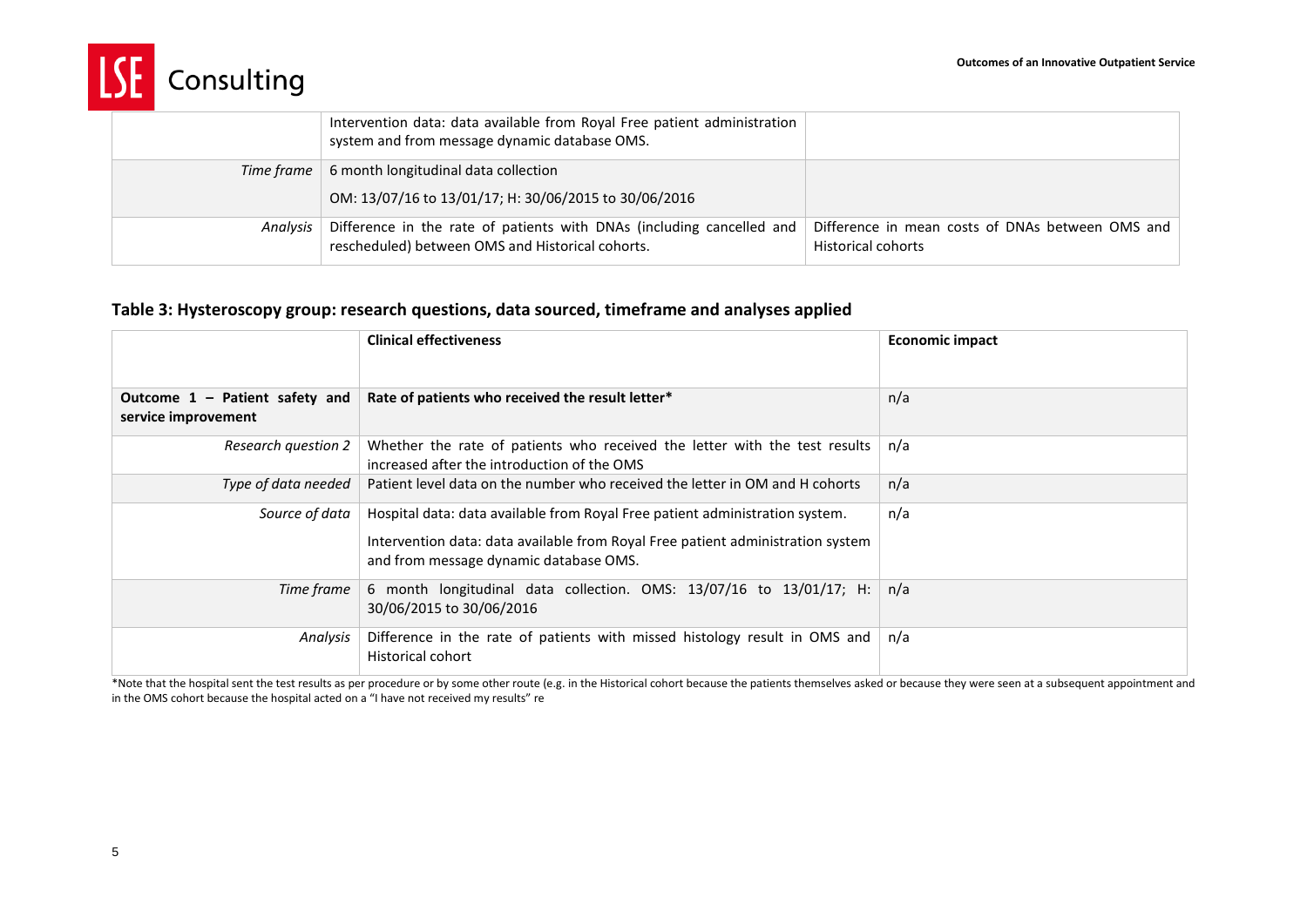Consulting

### <span id="page-8-0"></span>**4. Patients, data collection, data sets and NHS approvals**

This is a historical cohort study comparing two separate groups. One group received the OMS, whilst the other was a matched control group from historical patients, seen 12 months prior to the operation of OMS (historical cohort, receiving usual care). Eligible participants were women over 18 years of age who received relevant gynaecological procedures at the Royal Free Hospital between the periods indicated in **tables 1-3.** For both OMS and historical cohorts, patients were grouped according to three separate categories: gynaecology, hysteroscopy or ongoing treatment of vulval disease.

- The **gynaecology** group covered definitive interventions leading to discharge back to the patient's GP.
- **Hysteroscopy** is a particular type of definitive intervention, grouped together with the other definitive interventions to create a specific cohort of patients that can be offered the OMS. The OMS was used to monitor the recovery of patients in this cohort and identify if and when these patients need a follow up appointment.
- Unlike definitive interventions, the **treatment of vulval disease** takes an unspecified period of time that may require multiple interventions. For these patients, the OMS will be used to identify when they need to be seen to receive a further assessment or treatment. Therefore, data related to these patients will need to be analyzed separately from the data related to patients receiving a definitive intervention.

The way the data was compared and analysed varied between the three groups. For example, for patients receiving a definitive intervention the analysis compared the number of outpatient appointments in the OMS and Historical cohorts to quantify any change. However, with vulval patients this number on its own could be misleading, as this is an ongoing treatment. Therefore, we measured also the elapsed time between successive appointments in the OMS and Historical cohorts of patients undergoing vulval treatment and quantified any change. Details on the samples, sample sizes, and comparators for the three groups are presented in **table 4**.

The data collected by the Royal Free included a unique identifier for each patient, the type of treatment they underwent, the date of the intervention and date(s) of any follow up appointment(s). If a patient did not attend any follow up this was recorded. Message Dynamics secured necessary NHS approvals to anonymise this data for secure transmission to LSEE. For more details on the methodology applied please refer to Message Dynamics.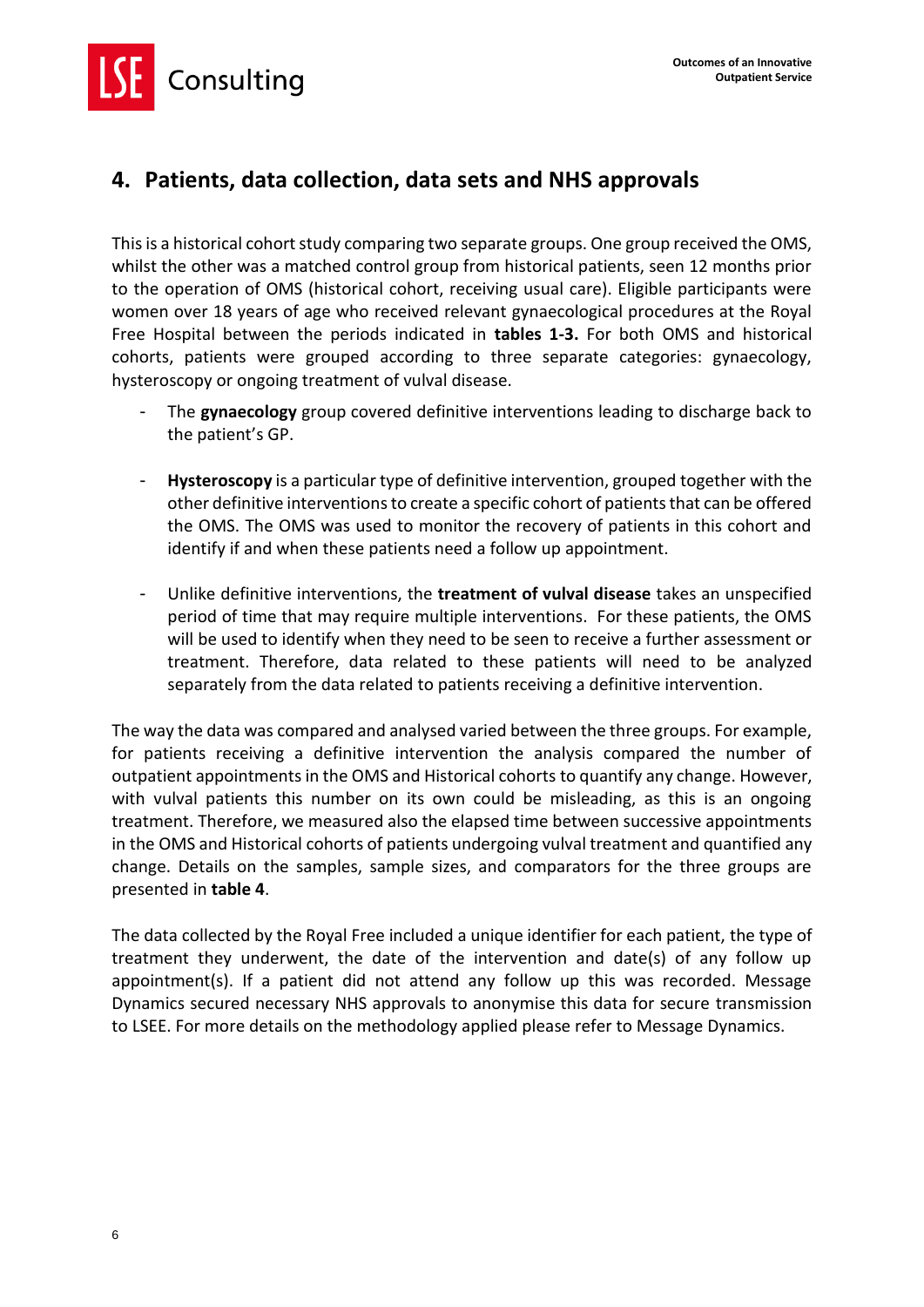

|                           | Gynae group                                                                                                                                                                                                                                 | <b>Vulval group</b>                                                                                                                                                                        | Hysteroscopy group                                                                                                                                |
|---------------------------|---------------------------------------------------------------------------------------------------------------------------------------------------------------------------------------------------------------------------------------------|--------------------------------------------------------------------------------------------------------------------------------------------------------------------------------------------|---------------------------------------------------------------------------------------------------------------------------------------------------|
| Intervention              | <b>OMS</b>                                                                                                                                                                                                                                  | <b>OMS</b>                                                                                                                                                                                 | <b>OMS</b>                                                                                                                                        |
| Control                   | Matching cohort of historic patients who<br>definitive<br>a<br>were<br>given<br>treatment/intervention which could lead<br>to discharge back to GP                                                                                          | Matching Historical cohort of<br>patients who were given a follow<br>up appointment to monitor the<br>and<br>symptoms<br>response<br>to<br>treatment                                       | Matching Historical cohort of<br>hysteroscopy<br>patients<br>with<br>specimen who were discharged<br>awaiting histology result letter             |
| <b>Inclusion criteria</b> | New and follow-up patients attending<br>outpatient clinics given a definitive<br>intervention/treatment which can lead to<br>discharge back to GP                                                                                           | follow-up patients<br>New and<br>attending outpatient clinic given a<br>definitive intervention/ treatment<br>with the aim of monitoring<br>and<br>symptoms<br>response<br>to<br>treatment | Patients attending outpatient<br>clinic for hysteroscopy and day<br>surgery unit for GA hysteroscopy                                              |
| <b>Exclusion criteria</b> | Patients with clinical need requiring more<br>frequent follow up and cannot be<br>discharged back to GP. This includes<br>patients sent for diagnostics, added to<br>theatre waiting list, referred to other<br>clinician for treatment etc | Patients with a clinical need<br>requiring more frequent follow up                                                                                                                         | Patients with a clinical need that<br>needs to be followed up in gynae<br>outpatient clinic and target<br>patient in whom cancer is<br>suspected. |

### **Table 4: Intervention, control and inclusion/exclusion criteria for the three separate groups**

### <span id="page-9-0"></span>**5. Outcomes and analyses**

After discussion with the clinical team of the Gynaecological Department at the Royal Free Hospital a series of outcomes was included to ensure our analyses included outcomes that collectively reflected the target priorities of the Royal Free Hospital Trust. Full definitions of each outcome and analyses are provided in tables 1-3. In summary, the outcomes included were:

### *Gynae and Vulval groups*

- 1. Follow up visits
	- Number of follow-up appointments
	- Costs of follow up appointments
- 2. DNAs
	- Rate of patients with DNAs
	- Cost of DNAs

#### *Vulval groups*

- 1. Follow up visits
	- Elapsed time between successive follow-up appointments
	- Costs of follow up appointments
- 2. DNAs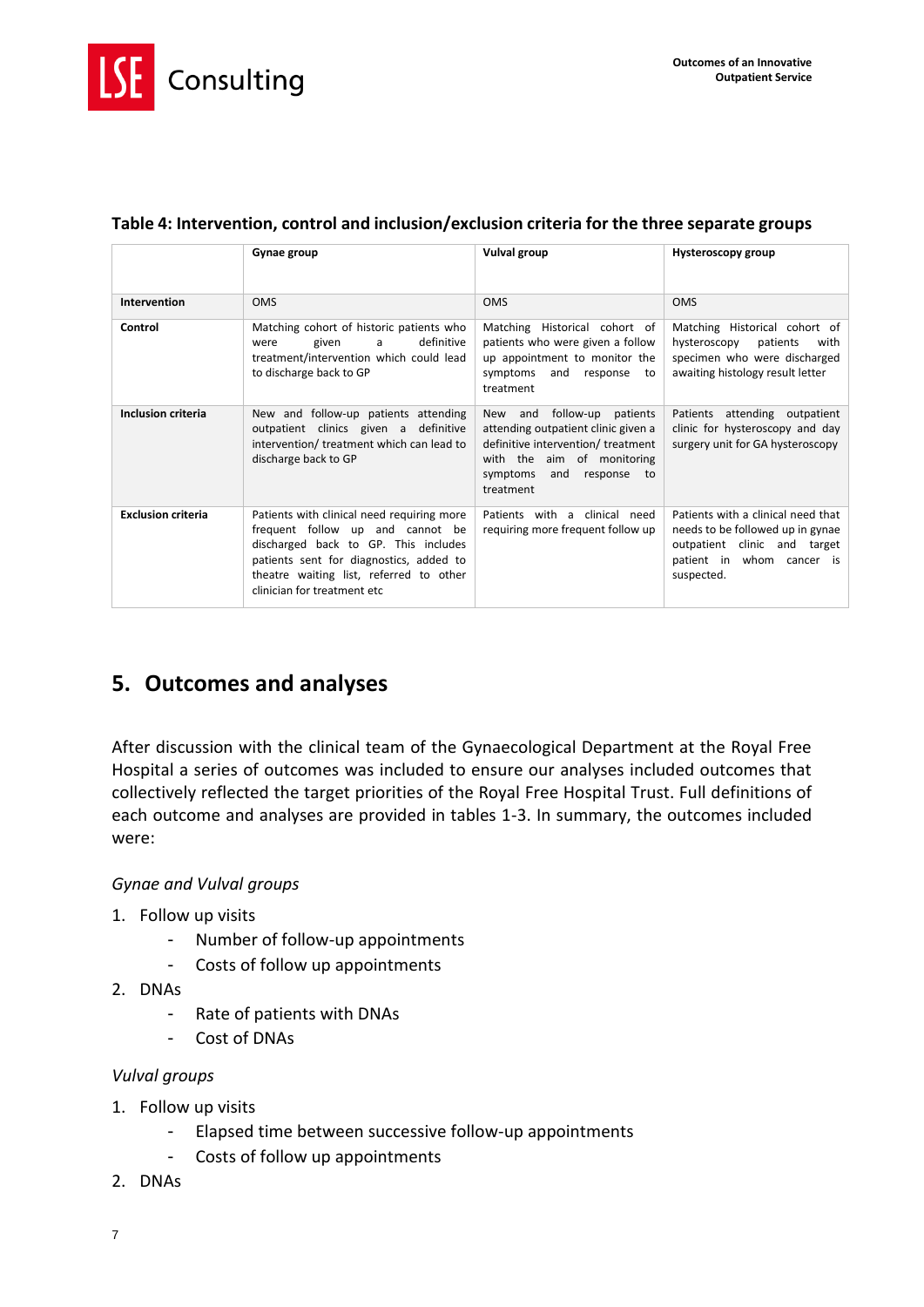

- Rate of patients with DNAs
- Cost of DNAs

### *Hysteroscopy group*

- 1. Patient safety and service improvement
	- Rate of patients who received the letter with the test results.

A cost consequences analysis was performed across the three groups, where a change in both clinical and economic outcomes was calculated between the OMS and Historical cohorts.

For the economic data (cost of follow up visits and DNAs) each entry was assigned a unit cost based on NHS tariff (see **Appendix 1**). A total cost for each patient was calculated as the sum of costs across all entries during the period. Full details on the outcomes and analyses performed across the three groups are provided in **tables 1-3**.

The costing of the OMS system was based on a weekly snapshot of the number of patients enrolled in the OMS cohorts. After discussion with the expert the unit cost of delivering OMS was assumed to be of the order of £5 per patient. A series of sensitivity analyses were performed to test the robustness of the assumption. Different scenarios were considered from a range between 0 (no added costs) to £10. Details are presented in **Appendix 1**.

### <span id="page-10-0"></span>**6. Headline findings**

### <span id="page-10-1"></span>**6.1.1.** *Number of participating patients*

Overall sample sizes for the OMS and Historical cohorts is summarised below (see table 5).

### **Table 5: Overall sample sizes for the OMS and Historical cohorts across the three separate groups**

| Gynae group                       |                                                                                                                                                            | <b>Vulval group</b>                                                                                                                                           | Hysteroscopy group                                                                                                                           |  |
|-----------------------------------|------------------------------------------------------------------------------------------------------------------------------------------------------------|---------------------------------------------------------------------------------------------------------------------------------------------------------------|----------------------------------------------------------------------------------------------------------------------------------------------|--|
| Intervention<br>(receiving OMS)   | 47                                                                                                                                                         | 48                                                                                                                                                            | 72                                                                                                                                           |  |
| (historical<br>Control<br>cohort) | 82<br>Matching cohort of Historical patients who<br>definitive<br>a<br>given<br>were<br>treatment/intervention which could lead<br>to discharge back to GP | 65<br>Historical cohort of<br>Matching<br>patients who were given a follow<br>up appointment to monitor the<br>and<br>symptoms<br>response<br>to<br>treatment | 144<br>Matching Historical cohort of<br>hysteroscopy<br>patients<br>with<br>specimen who were discharged<br>awaiting histology result letter |  |

More details on the patient characteristics are in appendices 2-4.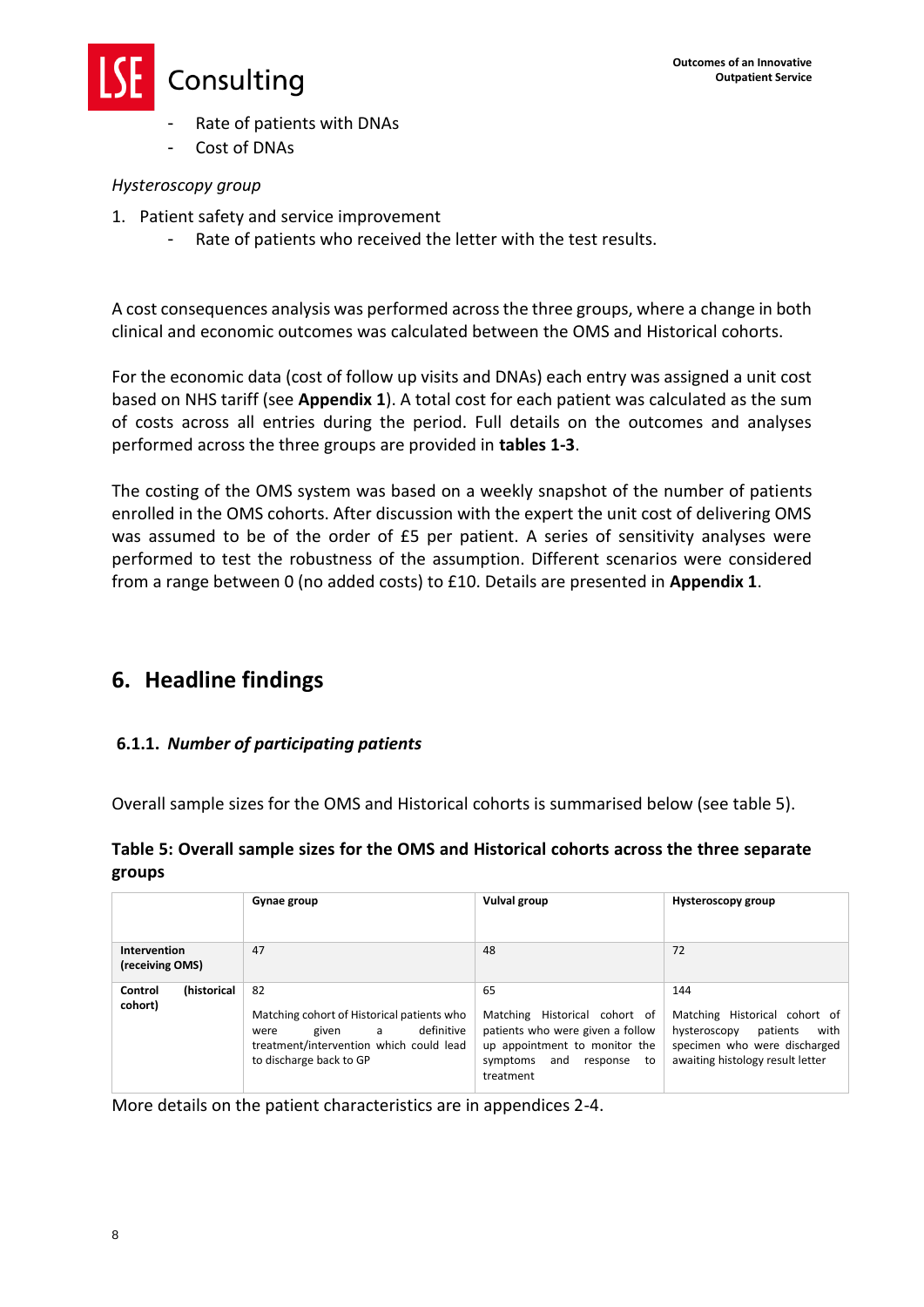

### <span id="page-11-0"></span>*6.1.2. Clinical and economic outcomes*

Full details of the results are presented in appendices 2(Gynae group), 3 (Vulval group) and 4 (Hysteroscopy group). The key findings are summarised below.

### *Gynae group reported positive results for all outcomes*

- 1. Follow up visits.
	- The number of follow-up appointments was reduced in OMS, compared with the Historical cohort
	- The cost of follow up appointments was reduced in OMS, compared with the Historical cohort
- 2. DNAs
	- The rate of patients with DNAs was reduced in OMS, compared with the Historical cohort
	- Cost of DNAs was reduced in OMS, compared with the Historical cohort

The economic savings for the NHS were confirmed regardless of the cost of OMS delivery considered (£0 to £10).

*Vulval group reported cost savings in OMS (compared with the Historical cohort), whereas there was no difference in elapsed time between the two cohorts.*

- 1. Follow up visits
	- The difference in elapsed time (between successive follow-up appointments) between the two cohorts is not statistically significant at 0.05 level.
	- The cost of follow up appointments was reduced in OMS, compared with the Historical cohort (regardless of the cost of OMS delivery considered)
- 2. DNAs
	- The small sample size could not allow to test for difference in rate of patients with DNAs between the two cohorts
	- Cost of DNAs was reduced in OMS, compared with the Historical cohort (regardless of the cost of OMS delivery considered)

The economic savings for the NHS were confirmed regardless of the cost of OMS delivery considered (£0 to £10).

### *Hysteroscopy group reported positive results*

- 1. Patient safety and service improvement
	- Rate of patients who received the letter with the test results was increased.

### <span id="page-11-1"></span>*6.1.3. Patient perceptions and satisfaction*

Results from the patient perceptions and satisfaction survey conducted by Aequus Research on behalf of the Royal Free with the OMS cohort confirmed that individuals receiving the OMS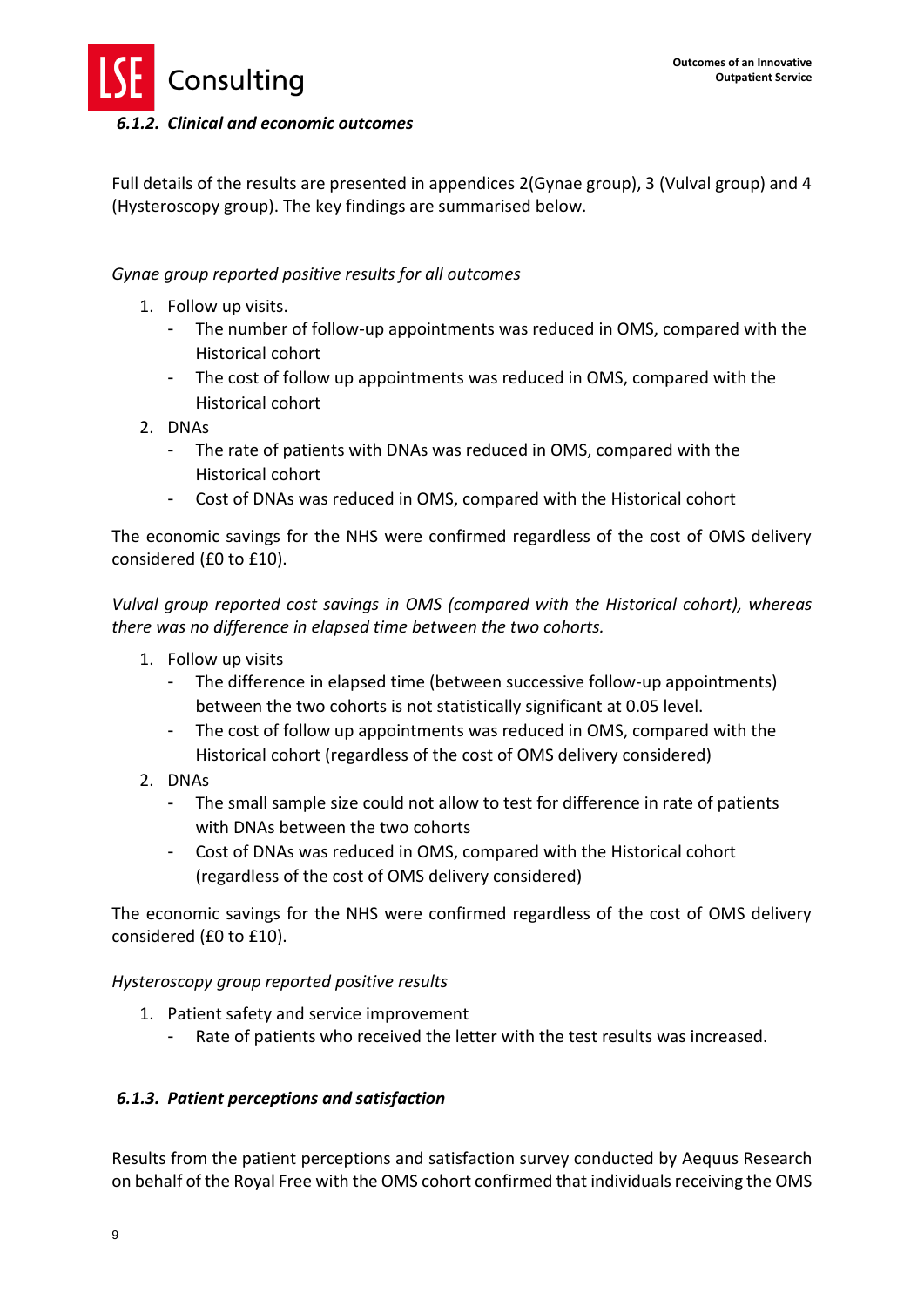Consulting

not only reported positive clinical, economic and safety (service improvement) outcomes but also were satisfied with the service received. Key findings showed that the majority agree/strongly agree with the statements in figures 1-2.



## **Figure 1: Results from perception and satisfaction survey**

### **(b) Satisfaction data on OMS**



Details on the satisfaction data are in appendix; for information related to the survey methodology, population and data collection strategy please refer to Message Dynamics.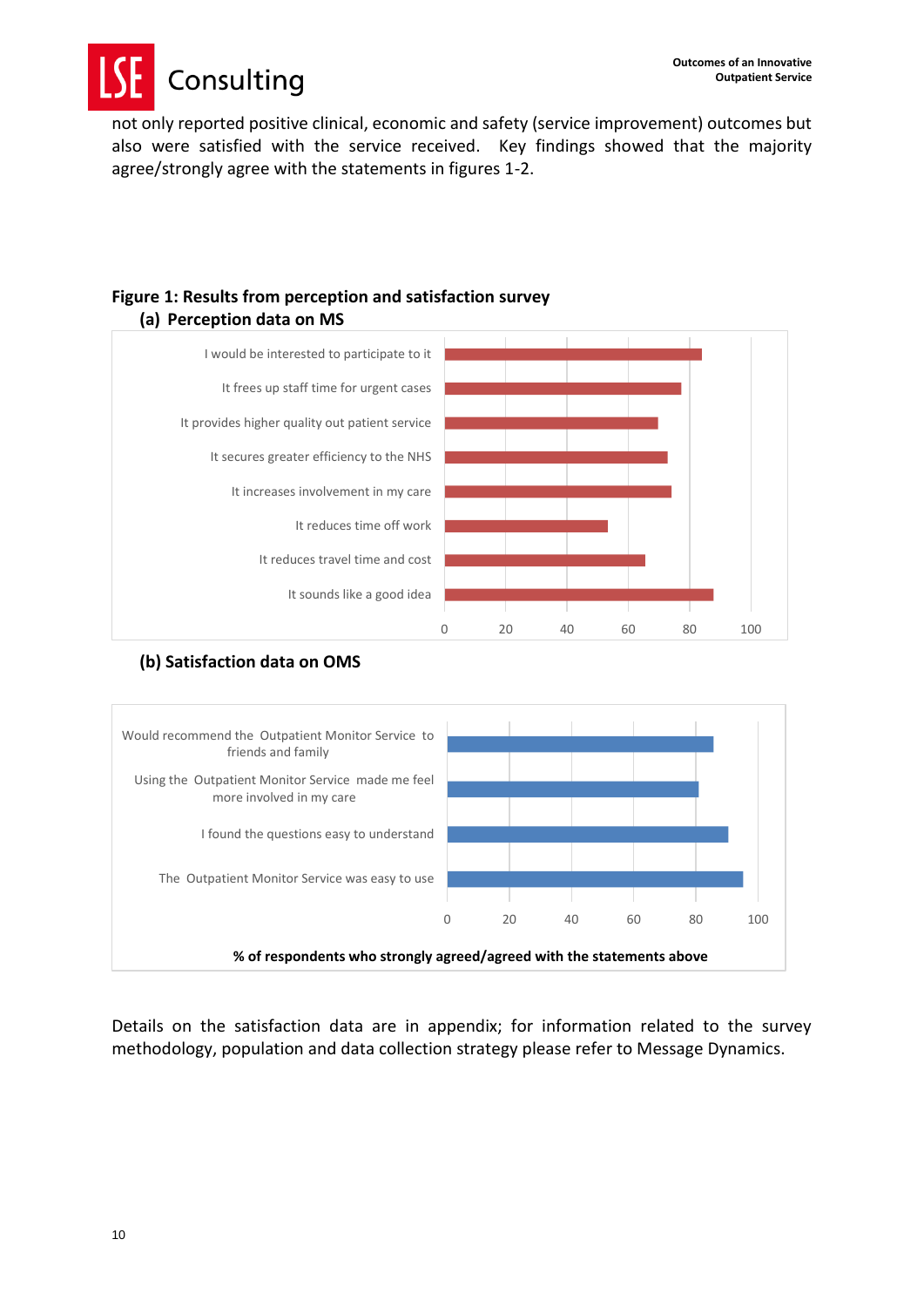

### <span id="page-13-0"></span>*6.1.4. Comments on the headline findings*

The study evaluated the introduction of an innovative OMS delivered to Gynaecological patients treated at the Royal Free Hospital. The OMS had positive impacts spanning clinical, safety and satisfaction areas and showed strong value also in economic terms when looking at the cost savings for the NHS in terms of reduced follow up consultations and DNAs. Data showed evidence about the value and positive impact of the OMS across different patient groups to include gynaecological and hysteroscopy interventions. For the vulval group a larger sample size would be needed to give us greater power to detect the impact of the OMS on clinical outcomes (follow-up visits and DNAs).

It is envisaged that the adoption of the OMS in consecutive years and across different hospital departments and hospital settings will provide more in-depth data set and enable the monitoring of the impact of the OMS across time as well as capture possible differences across patient groups and delivery systems.

### <span id="page-13-1"></span>**7. Appendices**

### <span id="page-13-2"></span>**7.1. Appendix 1: Unit costs of data sources**

| Item                                    | Cost per unit $(f)$                                   | Source                                                                                     |
|-----------------------------------------|-------------------------------------------------------|--------------------------------------------------------------------------------------------|
|                                         |                                                       |                                                                                            |
| Follow-up visit                         | 135 Weighted average of all outpatient<br>attendances | PSSRU (2016) Costs of Health and Social Care<br>2016 <sup>4</sup>                          |
| Did not attend (DNA) appointment        | 141                                                   | Department of Health (2014) NHS waiting<br>times for elective care in England <sup>5</sup> |
| <b>Outpatient Monitor Service (OMS)</b> | Delivery costs per patient                            |                                                                                            |
| Scenario 1                              | $\Omega$                                              | Discussion with experts                                                                    |
| Scenario 2                              | 2                                                     | Discussion with experts                                                                    |
| Scenario 3                              | 5                                                     | Discussion with experts                                                                    |
| Scenario 4                              | 10                                                    | Discussion with experts                                                                    |

1

*<sup>4</sup> http://www.pssru.ac.uk/project-pages/unit-costs/2016/index.php*

*<sup>5</sup> https://www.nao.org.uk/wp-content/uploads/2014/01/NHS-waiting-times-for-elective-care-in-England.pdf*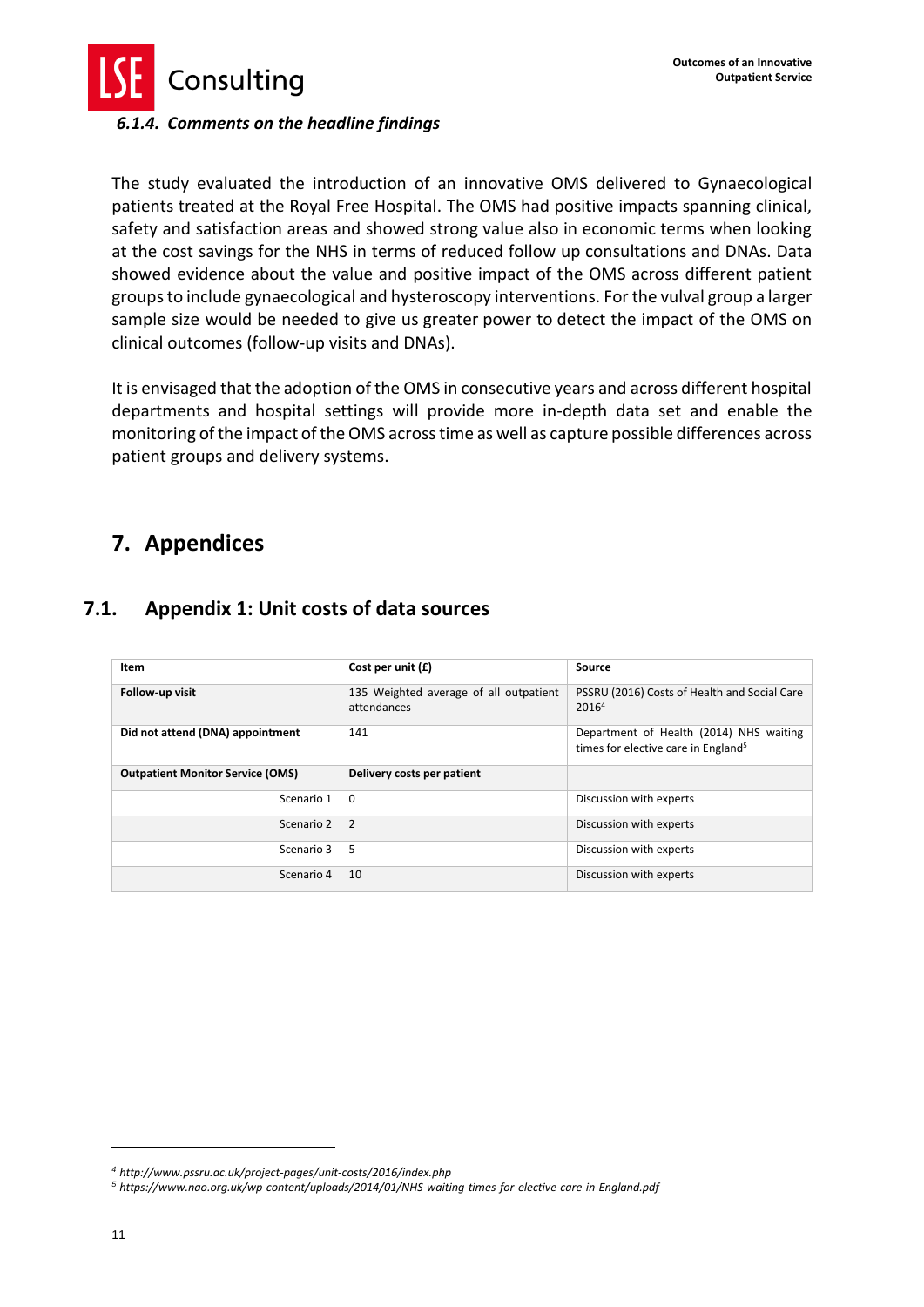

### **7.2. Appendix 2: Results for gynae group**

#### **Table 1: Patient Age and Type (new or follow up)**

<span id="page-14-0"></span>

|                                                                                                                  |               | <b>OMS, N=47</b> |          | Control, N=82 |         | P Value |
|------------------------------------------------------------------------------------------------------------------|---------------|------------------|----------|---------------|---------|---------|
| <b>Age of Patients</b>                                                                                           | Mean (StdDev) | 51.62            | (19.462) | 47.87         | (17.94) | 0.28    |
| Number of patients who had been seen at<br>least once before the start of the Time<br>Frame (Follow up patients) | Number (%)    | 24               | 51.06%   | 43            | 52.44%  | 0.02    |
| Number of patients who had not been<br>seen before the start of the Time Frame<br>(New patients)                 | Number (%)    | 23               | 48.94%   | 39            | 47.56%  |         |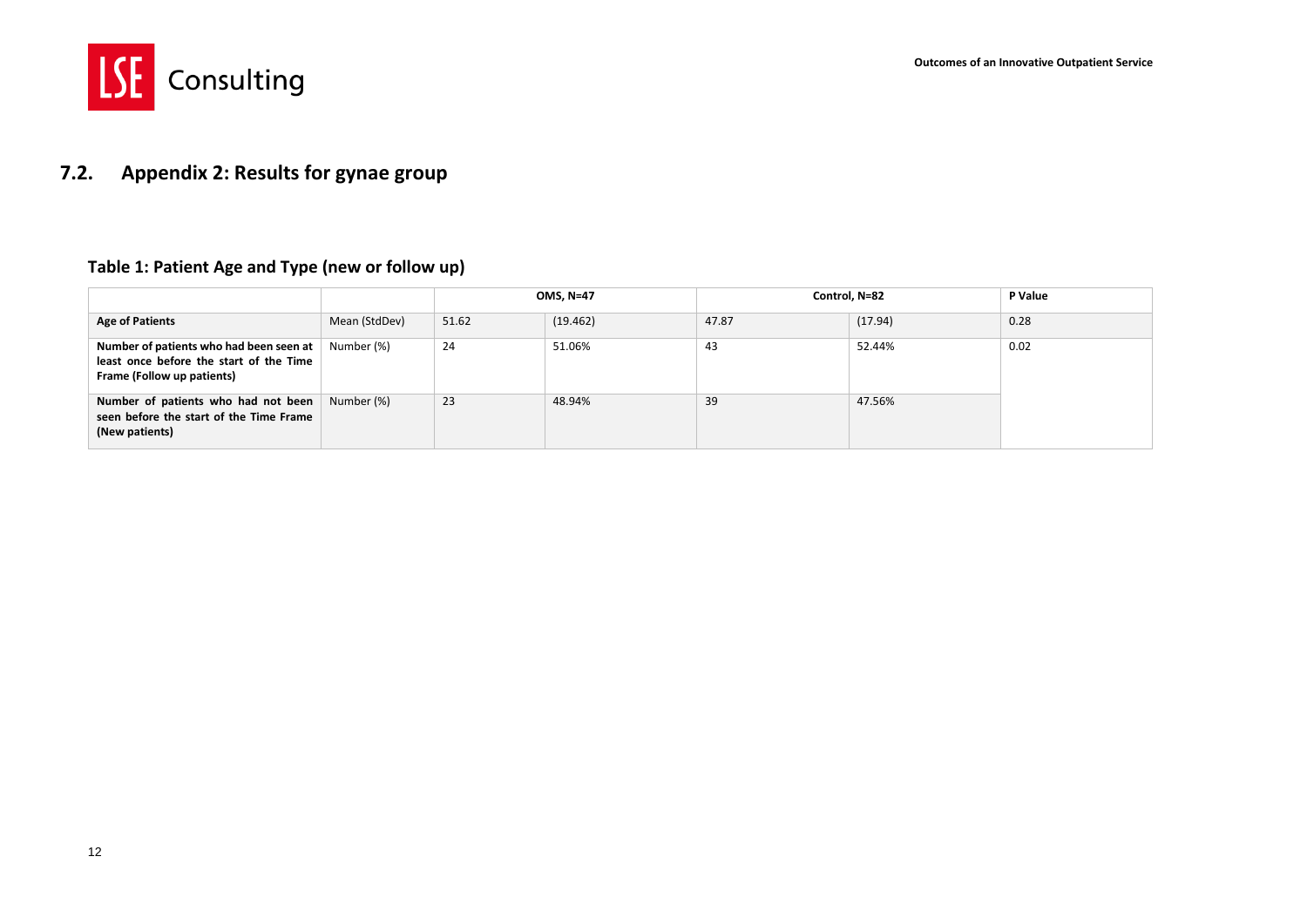



### **Table 2a: Effectiveness of the OMS intervention in reducing numbers of subsequent appointments**

|                                                                                            |               | OMS, N=47 |        | Control, N=82 |        | P Value                                         |
|--------------------------------------------------------------------------------------------|---------------|-----------|--------|---------------|--------|-------------------------------------------------|
| Number of scheduled subsequent appointments                                                | Number        | 57        |        | 173           |        |                                                 |
| Number of scheduled subsequent appointments<br>per patient                                 | Mean (StdDev) | 1.21      | 0.83   | 2.11          | 1.21   | 0.01                                            |
| Number of scheduled subsequent appointments<br>attended                                    | Number        | 42        |        | 119           |        |                                                 |
| Number of scheduled subsequent appointments<br>attended per patient                        | Mean (StdDev) | 0.89      | 0.84   | 1.45          | 1.21   | < 0.01                                          |
| Number of patients discharged during the Time<br>Frame                                     | Number (%)    | 16        | 34.04% | 37            | 45.12% | 0.01                                            |
| Number of these discharged because of Non<br>attendance                                    | Number (%)    | 3         | 6.38%  | 14            | 17.07% | sample size too small to<br>test for difference |
| Number discharged for clinical reasons                                                     | Number (%)    | 13        | 27.66% | 23            | 28.04% | not stat sign different                         |
| Elapsed time in days between first appointment<br>and first scheduled subsequent follow up | Mean (StdDev) | 190.59    | 41.95  | 193.76        | 94.30  | not stat sign different                         |
| Elapsed time in days between first scheduled<br>subsequent follow up and second            | Mean (StdDev) | 52.50     | 44.55  | 166.11        | 99.24  | < 0.01                                          |
| Elapsed time in days between second scheduled<br>subsequent follow up and third            | Mean (StdDev) | 0.00      | 0.00   | 111.40        | 59.69  | < 0.01                                          |
| Elapsed time in days between third scheduled<br>subsequent follow up and fourth            | Mean (StdDev) | 0.00      | 0.00   | 150.50        | 64.35  | < 0.01                                          |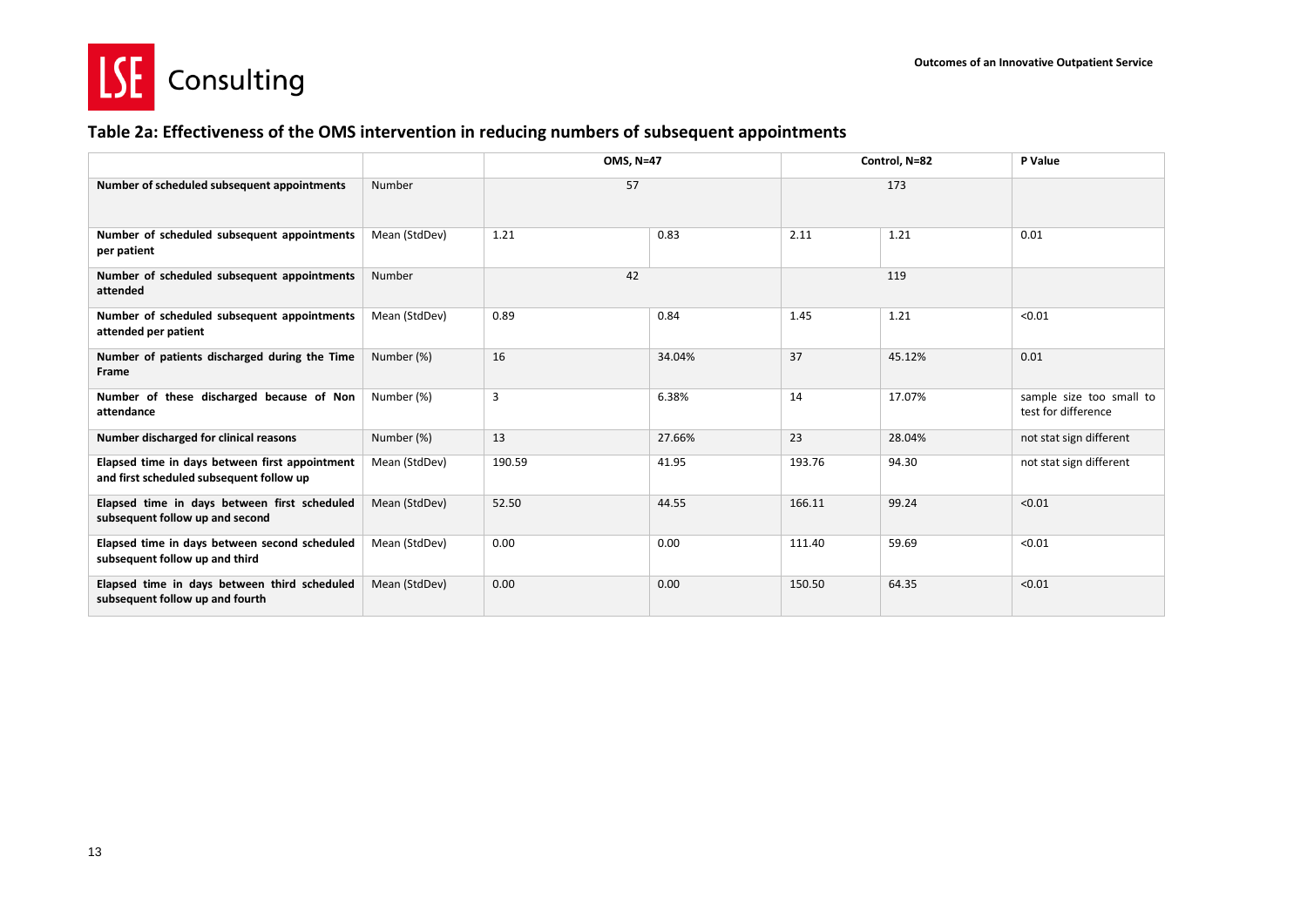

#### **Table 2b: Effectiveness of the OMS intervention in reducing the cost of subsequent appointments**

|                                                                                  |               | <b>OMS, N=47</b> |        | Control, N=82 |        | P Value |
|----------------------------------------------------------------------------------|---------------|------------------|--------|---------------|--------|---------|
| cost of scheduled subsequent<br>tariff<br><b>NHS</b><br>appointments per patient | Mean (StdDev) | £163.72          | 112.37 | £284.82       | 162.95 | < 0.01  |
| tariff<br>cost of attended subsequent<br><b>NHS</b><br>appointments per patient  | Mean (StdDev) | £120.64          | 113.42 | £195.91       | 163.15 | < 0.01  |

#### **Table 3a: Effectiveness of the OMS intervention in reducing DNA rate**

|                                                                                        |            | <b>OMS. N=47</b> |       | Control. N=82 | P Value |      |
|----------------------------------------------------------------------------------------|------------|------------------|-------|---------------|---------|------|
| Number of patients who did not attend at least<br>one scheduled subsequent appointment | Number (%) |                  | 6.38% | 24            | 29.27   | 0.01 |

### **Table 3b: Effectiveness of the OM intervention in reducing the cost of DNAs**

|                                     |               | <b>OMS, N=47</b> |       | Control. N=82 | P Value |      |
|-------------------------------------|---------------|------------------|-------|---------------|---------|------|
| NHS tariff cost of DNAs per patient | Mean (StdDev) | £43.09           | 84.95 | £88.90        | 134.53  | 0.02 |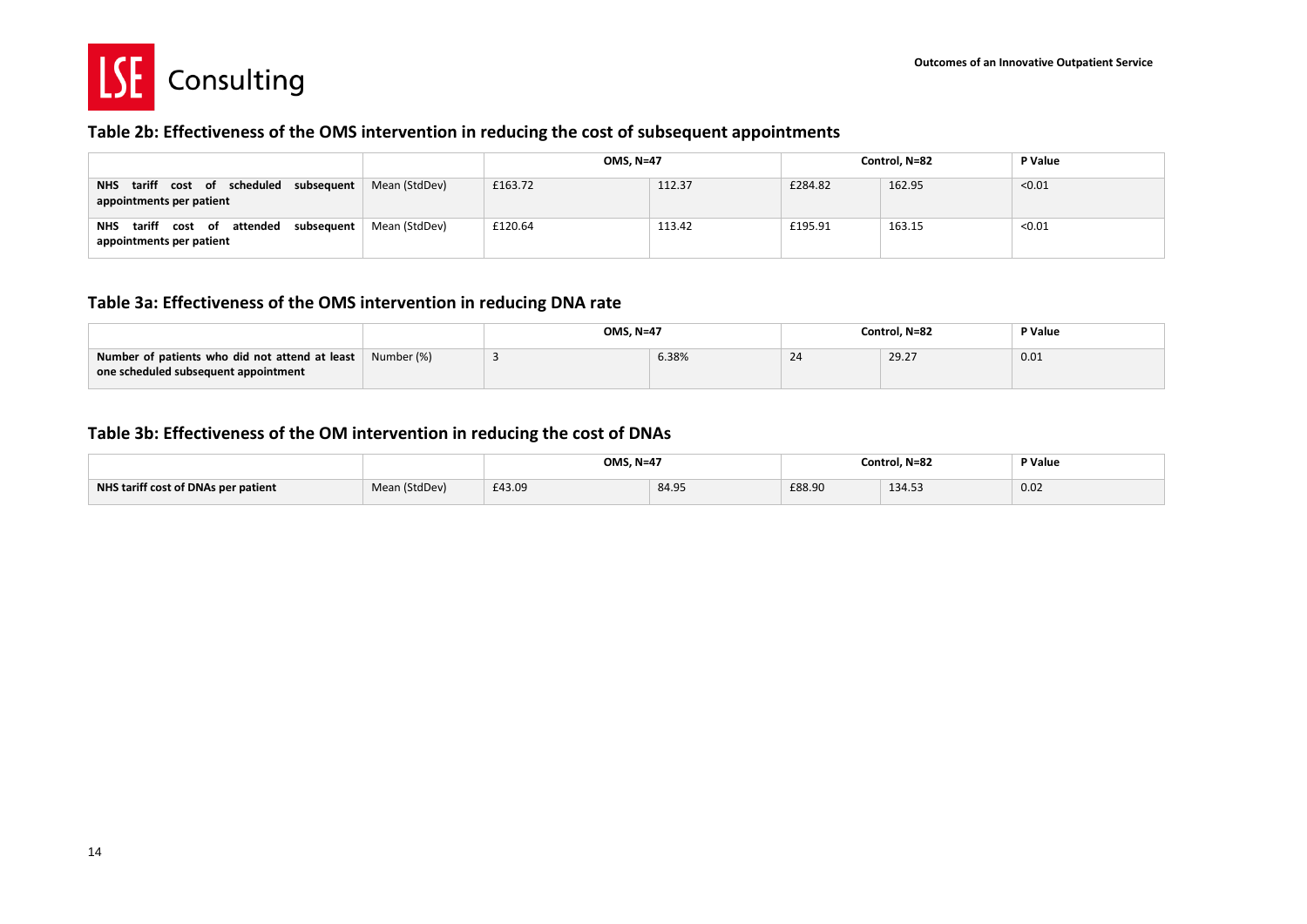

### **Table 4: Economic Sensitivity analysis**

|                                                                                    | <b>Intervention Cost</b> |               | OMS, N=47 |        |         | Control, N=82 | P Value |
|------------------------------------------------------------------------------------|--------------------------|---------------|-----------|--------|---------|---------------|---------|
| NHS tariff cost of scheduled subsequent<br>appointments per patient                | £0                       | Mean (StdDev) | £163.72   | 112.37 | £284.82 | 162.95        | < 0.01  |
| tariff cost of<br>attended<br>subsequent<br><b>NHS</b><br>appointments per patient |                          | Mean (StdDev) | £120.64   | 113.42 | £195.91 | 163.15        | < 0.01  |
| NHS tariff cost of DNAs per patient                                                |                          | Mean (StdDev) | £43.09    | 84.95  | £88.90  | 134.53        | 0.02    |
| NHS tariff cost of scheduled subsequent<br>appointments per patient                | £2                       | Mean (StdDev) | £165.72   | 112.37 | £284.82 | 162.95        | < 0.01  |
| attended subsequent<br>tariff cost of<br>NHS.<br>appointments per patient          |                          | Mean (StdDev) | £122.64   | 113.42 | £195.91 | 163.15        | < 0.01  |
| NHS tariff cost of DNAs per patient                                                |                          | Mean (StdDev) | £45.09    | 84.95  | £88.90  | 134.53        | 0.02    |
| NHS tariff cost of scheduled subsequent<br>appointments per patient                | £5                       | Mean (StdDev) | £168.72   | 112.37 | £284.82 | 162.95        | < 0.01  |
| tariff cost of attended subsequent<br><b>NHS</b><br>appointments per patient       |                          | Mean (StdDev) | £125.64   | 113.42 | £195.91 | 163.15        | < 0.01  |
| NHS tariff cost of DNAs per patient                                                |                          | Mean (StdDev) | £48.09    | 84.95  | £88.90  | 134.53        | 0.04    |
| NHS tariff cost of scheduled subsequent<br>appointments per patient                | £10                      | Mean (StdDev) | £173.72   | 112.37 | £284.82 | 162.95        | < 0.01  |
| tariff cost of attended subsequent<br>NHS.<br>appointments per patient             |                          | Mean (StdDev) | £130.64   | 113.42 | £195.91 | 163.15        | < 0.01  |
| NHS tariff cost of DNAs per patient                                                |                          | Mean (StdDev) | £53.09    | 84.95  | £88.90  | 134.53        | 0.07    |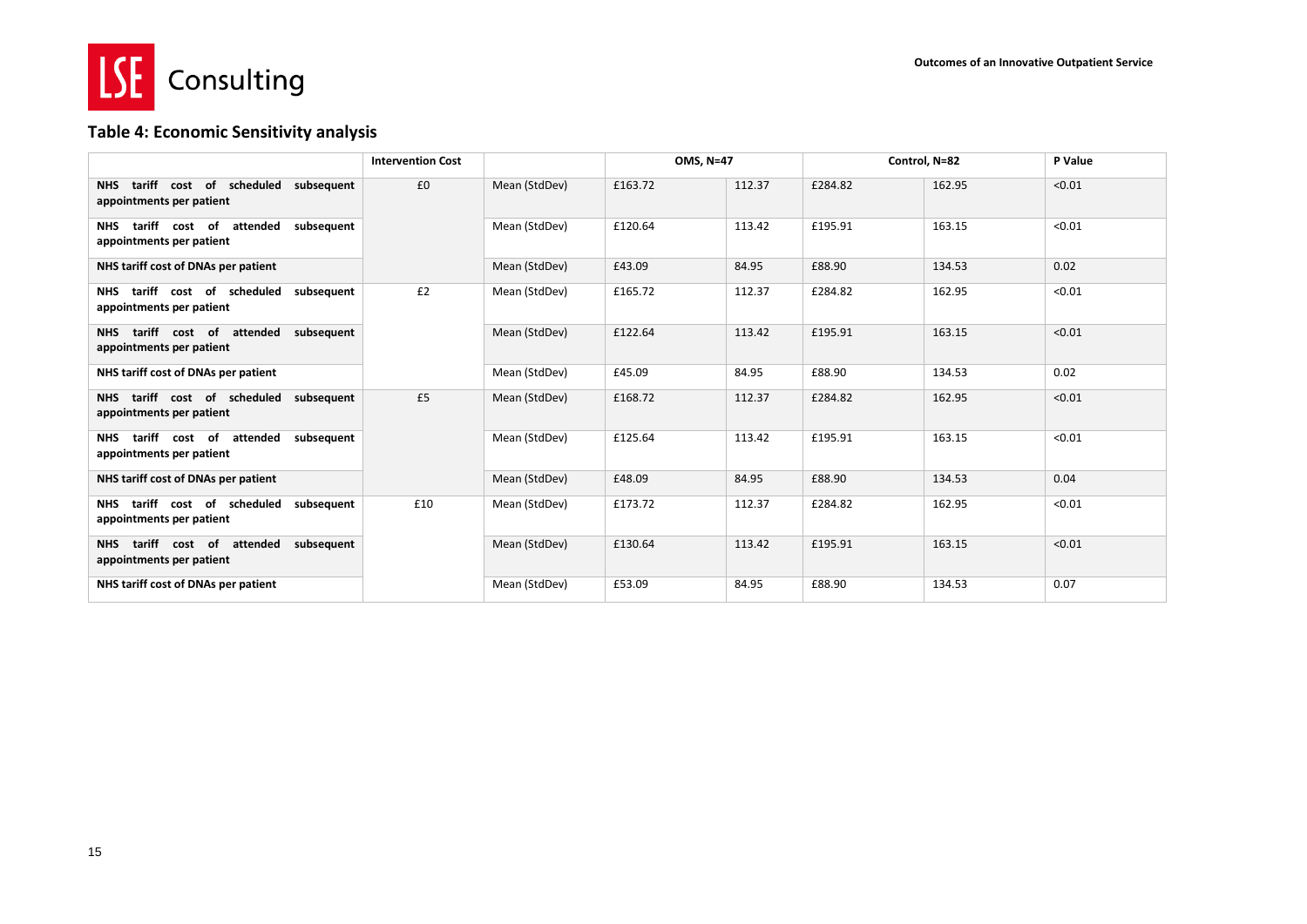

### *7.2.1. Appendix 3: Results for Vulval group*

#### **Table 1: Patient Age and Type (new or follow up)**

|                                                                                                                  |               |       | <b>OMS, N=48</b> |       | Control, N=65 |      |  |
|------------------------------------------------------------------------------------------------------------------|---------------|-------|------------------|-------|---------------|------|--|
| <b>Age of Patients</b>                                                                                           | Mean (StdDev) | 59.76 | 16.36            | 60.81 | 17.70         | 0.75 |  |
| Number of patients who had been seen at<br>least once before the start of the Time<br>Frame (Follow up patients) | Number (%)    | 33    | 80.49            | -55   | 76.39         | 0.61 |  |
| Number of patients who had not been<br>seen before the start of the Time Frame<br>(New patients)                 | Number (%)    | 14    | 19.51            | 27    | 23.61         |      |  |

### **Table 2a: Effectiveness of the OMS intervention in reducing numbers of subsequent appointments**

<span id="page-18-0"></span>

|                                                                                            |               | <b>OMS, N=48</b> |       |        | Control, N=65 | P Value                                         |
|--------------------------------------------------------------------------------------------|---------------|------------------|-------|--------|---------------|-------------------------------------------------|
| Number of scheduled subsequent appointments                                                | Number        |                  |       |        |               |                                                 |
| Number of scheduled subsequent appointments<br>per patient                                 | Mean (StdDev) | 0.29             | 0.72  | 2.49   | 1.32          | < 0.01                                          |
| Number of scheduled subsequent appointments<br>attended                                    | Number        |                  |       |        |               |                                                 |
| Number of scheduled subsequent appointments<br>attended per patient                        | Mean (StdDev) | 0.22             | 0.42  | 2.14   | 1.36          | < 0.01                                          |
| Number of patients discharged during the Time<br>Frame                                     | Number (%)    | 5                | 12.20 | 33     | 45.83         | < 0.01                                          |
| Number of these discharged because of Non<br>attendance                                    | Number (%)    | 1                | 2.44  | 6      | 8.33          | sample size too small to<br>test for difference |
| Number discharged for clinical reasons                                                     | Number (%)    | $\overline{4}$   | 9.76  | 27     | 37.50         | sample size too small to<br>test for difference |
| Elapsed time in days between first appointment<br>and first scheduled subsequent follow up | Mean (StdDev) | 151.00           | 52.16 | 160.30 | 78.14         | 0.65                                            |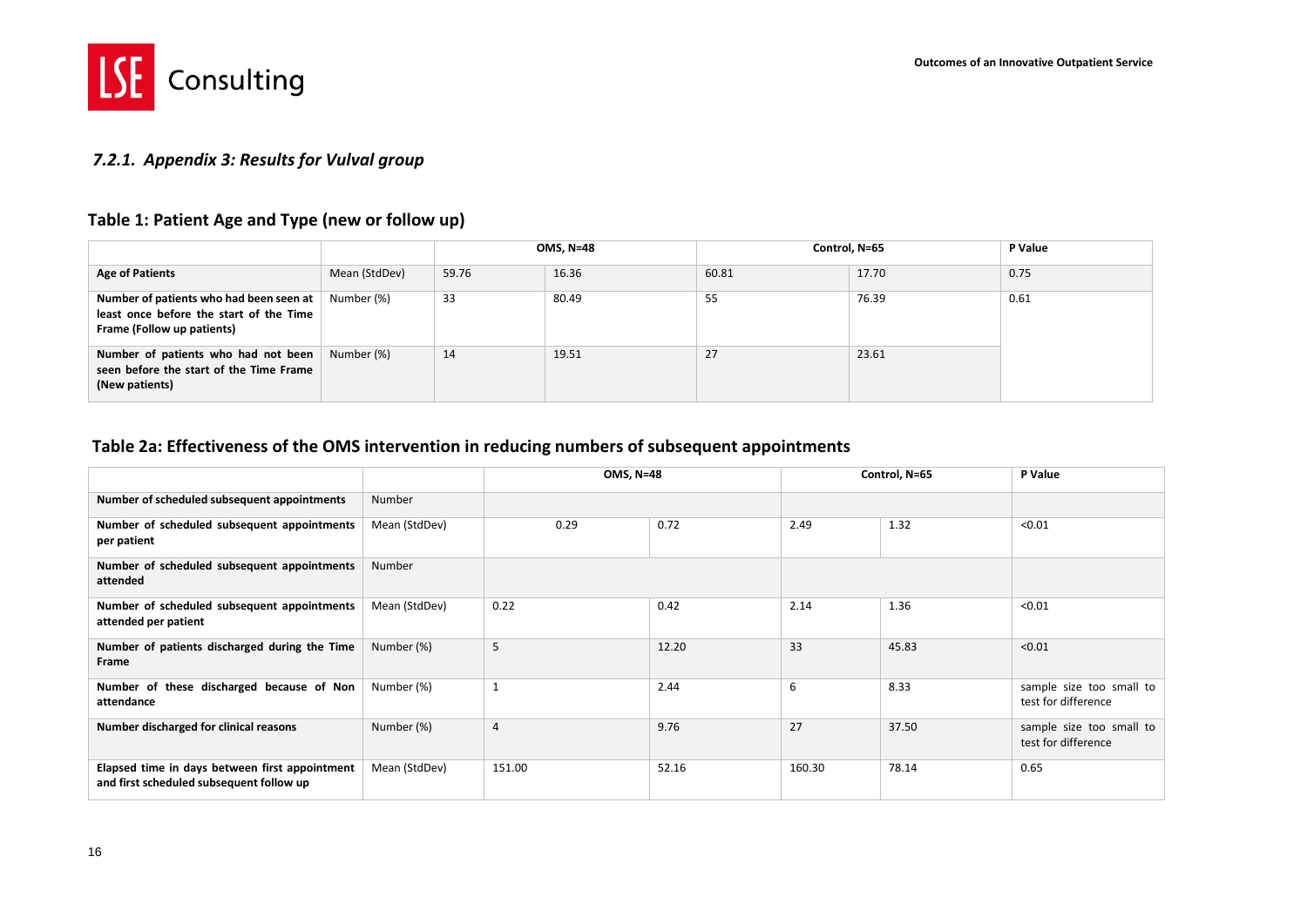

| Elapsed time in days between first scheduled<br>subsequent follow up and second | Mean (StdDev) | 38.00 | 0.00 | 131.80 | 78.99 | sample size too small to<br>test for difference |
|---------------------------------------------------------------------------------|---------------|-------|------|--------|-------|-------------------------------------------------|
| Elapsed time in days between second scheduled<br>subsequent follow up and third | Mean (StdDev) | 19.00 | 0.00 | 107.79 | 65.93 | sample size too small to<br>test for difference |
| Elapsed time in days between third scheduled<br>subsequent follow up and fourth | Mean (StdDev) | 71.00 | 0.00 | 133.80 | 89.05 | sample size too small to<br>test for difference |

#### **Table 2b: Effectiveness of the OMS intervention in reducing the cost of subsequent appointments**

|                                                                                  |               | <b>OMS, N=48</b> |       | Control, N=65 |        | P Value |
|----------------------------------------------------------------------------------|---------------|------------------|-------|---------------|--------|---------|
| cost of scheduled subsequent<br>tariff<br><b>NHS</b><br>appointments per patient | Mean (StdDev) | 39.51            | 96.62 | 335.63        | 178.40 | < 0.01  |
| tariff<br>cost of attended subsequent<br>NHS<br>appointments per patient         | Mean (StdDev) | 29.63            | 56.57 | 288.75        | 183.10 | < 0.01  |

#### **Table 3a: Effectiveness of the OMS intervention in reducing DNA rate**

|                                                                                        |            | <b>OMS, N=48</b> |      | Control. N=65 | P Value |     |
|----------------------------------------------------------------------------------------|------------|------------------|------|---------------|---------|-----|
| Number of patients who did not attend at least<br>one scheduled subsequent appointment | Number (%) | 1.00             | 2.40 | 8.00          | 11.10   | n/a |
|                                                                                        |            |                  |      |               |         |     |

### **Table 3b: Effectiveness of the OMS intervention in reducing the cost of DNAs**

|                                     |               | <b>OMS. N=48</b> |       |       | Control. N=65 | P Value |
|-------------------------------------|---------------|------------------|-------|-------|---------------|---------|
| NHS tariff cost of DNAs per patient | Mean (StdDev) | 9.88             | 63.25 | 46.88 | 96.5          | 0.02    |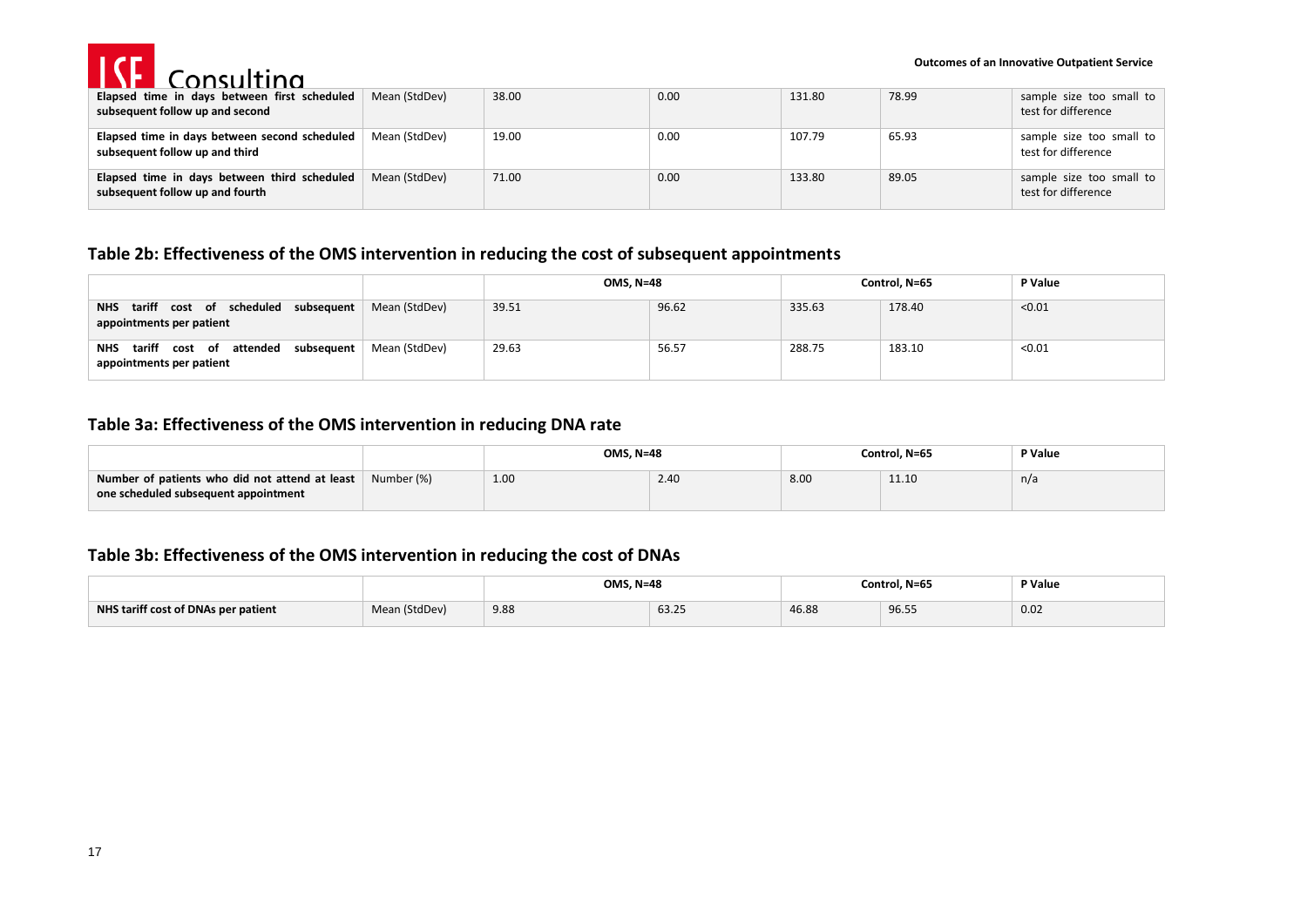

### **Table 4: Economic Sensitivity analysis**

|                                                                                    | <b>Intervention Cost</b> |               | <b>OMS. N=48</b> |       |        | Control, N=65 | P Value |
|------------------------------------------------------------------------------------|--------------------------|---------------|------------------|-------|--------|---------------|---------|
| NHS tariff cost of scheduled subsequent<br>appointments per patient                | £0                       | Mean (StdDev) | 39.51            | 96.62 | 335.63 | 178.40        | < 0.01  |
| tariff<br>cost of<br>attended subsequent<br><b>NHS</b><br>appointments per patient |                          | Mean (StdDev) | 29.63            | 56.57 | 288.75 | 183.10        | < 0.01  |
| NHS tariff cost of DNAs per patient                                                |                          | Mean (StdDev) | 9.88             | 63.25 | 46.88  | 96.55         | 0.02    |
| NHS tariff cost of scheduled<br>subsequent<br>appointments per patient             | £2                       | Mean (StdDev) | 41.51            | 96.62 | 335.63 | 178.40        | < 0.01  |
| tariff cost of attended subsequent<br>NHS.<br>appointments per patient             |                          | Mean (StdDev) | 31.63            | 56.57 | 288.75 | 183.10        | < 0.01  |
| NHS tariff cost of DNAs per patient                                                |                          | Mean (StdDev) | 11.88            | 63.25 | 46.88  | 96.55         | 0.02    |
| NHS tariff cost of scheduled subsequent<br>appointments per patient                | £5                       | Mean (StdDev) | 44.51            | 96.62 | 335.63 | 178.40        | < 0.01  |
| tariff cost of attended subsequent<br><b>NHS</b><br>appointments per patient       |                          | Mean (StdDev) | 34.63            | 56.57 | 288.75 | 183.10        | < 0.01  |
| NHS tariff cost of DNAs per patient                                                |                          | Mean (StdDev) | 14.88            | 63.25 | 46.88  | 96.55         | 0.04    |
| tariff cost of scheduled subsequent<br><b>NHS</b><br>appointments per patient      | £10                      | Mean (StdDev) | 49.51            | 96.62 | 335.63 | 178.40        | < 0.01  |
| attended subsequent<br>tariff cost of<br><b>NHS</b><br>appointments per patient    |                          | Mean (StdDev) | 39.63            | 56.57 | 288.75 | 183.10        | < 0.01  |
| NHS tariff cost of DNAs per patient                                                |                          | Mean (StdDev) | 19.88            | 63.25 | 46.88  | 96.55         | 0.08    |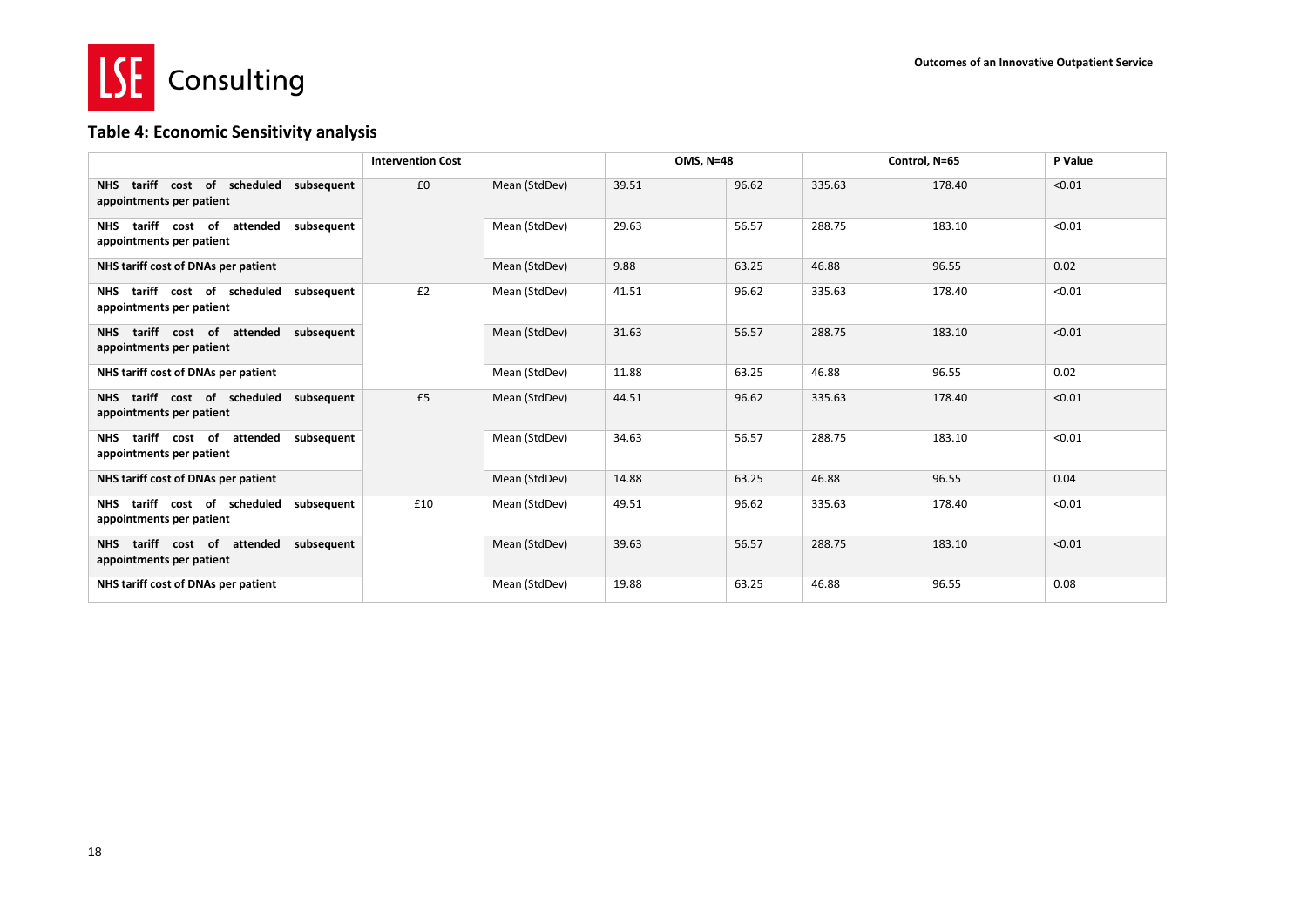



### *7.2.2. Appendix 4: Results for Hysteroscopy group*

<span id="page-21-0"></span>

|                                                        |               | OMS, n=72 |       | Control, n=144 | P value |      |
|--------------------------------------------------------|---------------|-----------|-------|----------------|---------|------|
|                                                        |               |           |       |                |         |      |
| <b>Age of Patients</b>                                 | Mean (StdDev) | 56.06     | 12.05 | 55.88          | 11.97   | 0.92 |
| Patients who received the letter with the test results | Number (%)    | 57.00     | 79.17 | 139.00         | 96.53   | 0.01 |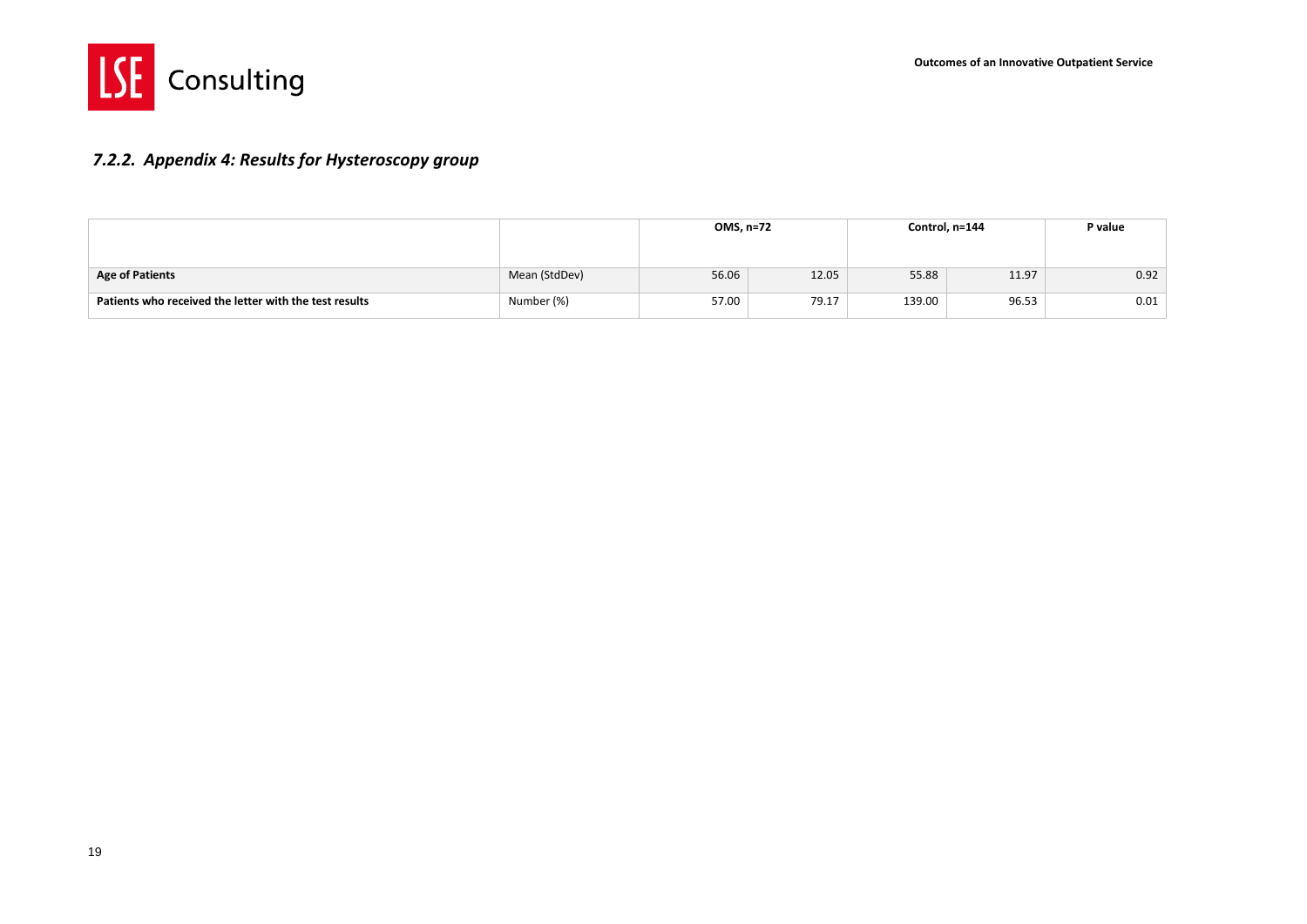

### *7.2.3. Appendix 5: Results from perception and satisfaction survey*

### **Table 1: Results from perception survey**

<span id="page-22-0"></span>

| <b>Questions</b>                                                                                         |                       |       |     |       |    | Total responses (n= 475) |                |                 |                |                          |                |              |
|----------------------------------------------------------------------------------------------------------|-----------------------|-------|-----|-------|----|--------------------------|----------------|-----------------|----------------|--------------------------|----------------|--------------|
|                                                                                                          | <b>Strongly Agree</b> |       |     | Agree |    | <b>Neutral</b>           |                | <b>Disagree</b> |                | <b>Strongly disagree</b> |                | Not answered |
| The automated follow up service                                                                          | $\mathsf{n}$          | %     | n   | %     | n  | %                        | n              | %               | n              | %                        | n              | %            |
| (OMS)                                                                                                    |                       |       |     |       |    |                          |                |                 |                |                          |                |              |
| Sounds like a good ideasounds like a good<br>idea                                                        | 227                   | 47.79 | 190 | 40.00 | 44 | 9.26                     | 5              | 1.05            | $\overline{7}$ | 1.47                     | $\overline{2}$ | 0.42         |
| Reduces travel time and cost                                                                             | 194                   | 40.84 | 117 | 24.63 | 70 | 14.74                    | 6              | 1.26            | 10             | 2.11                     | 78             | 16.42        |
| Reduces time off work                                                                                    | 170                   | 35.79 | 83  | 17.47 | 61 | 12.84                    | 13             | 2.74            | 12             | 2.53                     | 136            | 28.63        |
| Increases involvement in my care<br>Increases involvement in my car  Increases<br>involvement in my care | 214                   | 45.05 | 138 | 29.05 | 50 | 10.53                    | 14             | 2.95            | 10             | 2.11                     | 49             | 10.32        |
| produces greater efficiency to the NHS                                                                   | 229                   | 48.21 | 117 | 24.63 | 47 | 9.89                     | $\overline{3}$ | 0.63            | $\overline{4}$ | 0.84                     | 75             | 15.79        |
| produces higher quality out patient<br>service                                                           | 207                   | 43.58 | 124 | 26.11 | 61 | 12.84                    | 11             | 2.32            | 6              | 1.26                     | 66             | 13.89        |
| Frees up staff time for urgent cases                                                                     | 265                   | 55.79 | 102 | 21.47 | 32 | 6.74                     | $\overline{4}$ | 0.84            | $\overline{3}$ | 0.63                     | 69             | 14.53        |
| I would be interested to participate in the<br>OMS                                                       | 268                   | 56.42 | 131 | 27.58 | 49 | 10.32                    | 11             | 2.32            | 14             | 2.95                     | $\overline{2}$ | 0.42         |